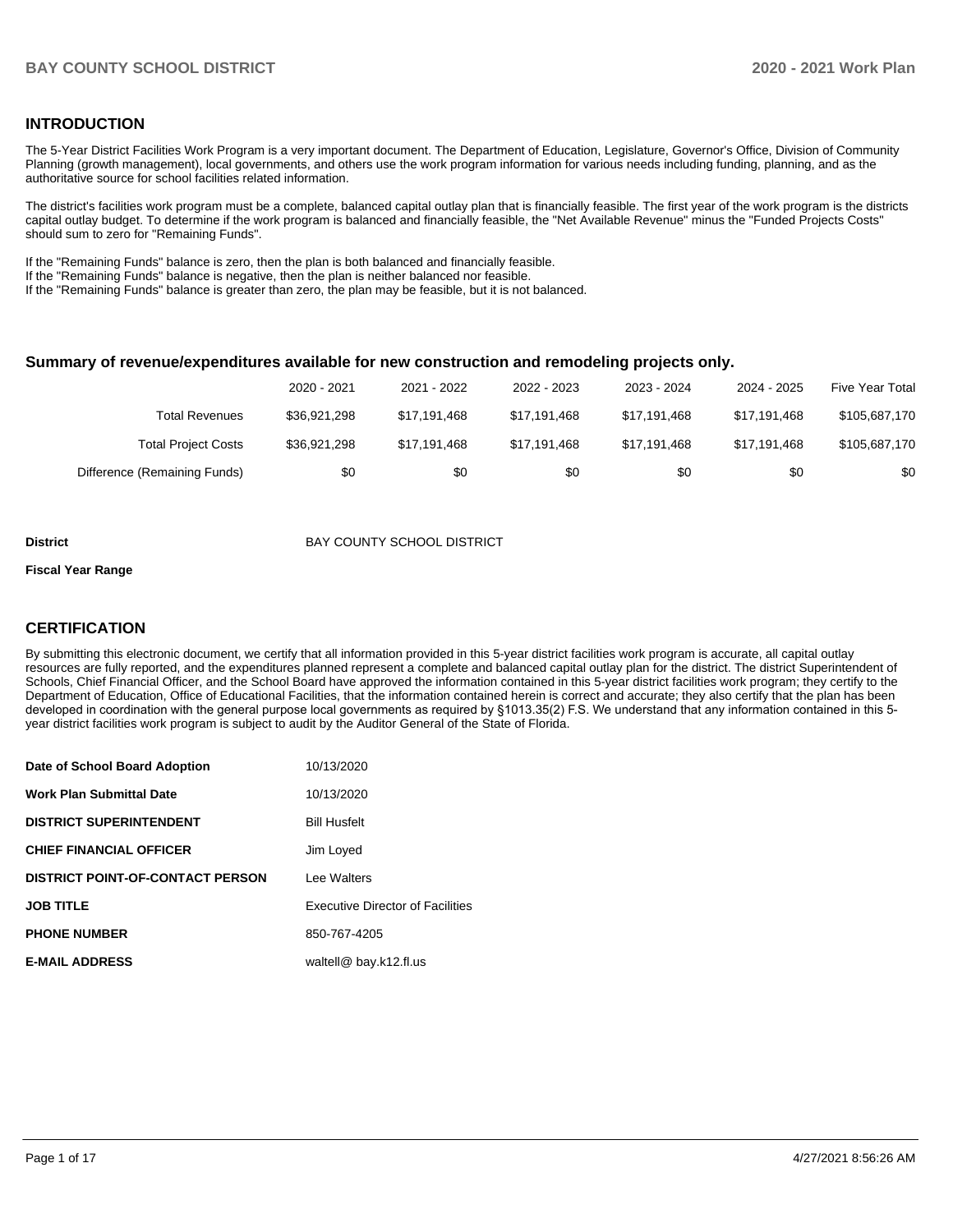# **Expenditures**

#### **Expenditure for Maintenance, Repair and Renovation from 1.50-Mills and PECO**

Annually, prior to the adoption of the district school budget, each school board must prepare a tentative district facilities work program that includes a schedule of major repair and renovation projects necessary to maintain the educational and ancillary facilities of the district.

| Item                                          | 2020 - 2021<br><b>Actual Budget</b> | 2021 - 2022<br>Projected | 2022 - 2023<br>Projected | 2023 - 2024<br>Projected | 2024 - 2025<br>Projected | Total |
|-----------------------------------------------|-------------------------------------|--------------------------|--------------------------|--------------------------|--------------------------|-------|
| <b>HVAC</b>                                   | \$0                                 | \$0                      | \$0                      | \$0                      | \$0                      | \$0   |
| Locations: No Locations for this expenditure. |                                     |                          |                          |                          |                          |       |
| Flooring                                      | \$0                                 | \$0                      | \$0                      | $$0$$                    | $$0$$                    | \$0   |
| Locations: No Locations for this expenditure. |                                     |                          |                          |                          |                          |       |
| Roofing                                       | \$0                                 | \$0                      | \$0                      | $$0$$                    | $$0$$                    | \$0   |
| Locations: No Locations for this expenditure. |                                     |                          |                          |                          |                          |       |
| Safety to Life                                | \$0                                 | \$0                      | \$0                      | \$0                      | \$0                      | \$0   |
| Locations: No Locations for this expenditure. |                                     |                          |                          |                          |                          |       |
| Fencing                                       | \$0                                 | \$0                      | \$0                      | \$0                      | \$0                      | \$0   |
| Locations: No Locations for this expenditure. |                                     |                          |                          |                          |                          |       |
| Parking                                       | \$0                                 | \$0                      | \$0                      | \$0                      | \$0                      | \$0   |
| Locations: No Locations for this expenditure. |                                     |                          |                          |                          |                          |       |
| Electrical                                    | \$0                                 | \$0                      | \$0                      | $$0$$                    | $$0$$                    | \$0   |
| Locations: No Locations for this expenditure. |                                     |                          |                          |                          |                          |       |
| Fire Alarm                                    | \$0                                 | \$0                      | \$0                      | $$0$$                    | \$0                      | \$0   |
| Locations: No Locations for this expenditure. |                                     |                          |                          |                          |                          |       |
| Telephone/Intercom System                     | \$0                                 | \$0                      | \$0                      | $$0$$                    | \$0                      | \$0   |
| Locations: No Locations for this expenditure. |                                     |                          |                          |                          |                          |       |
| <b>Closed Circuit Television</b>              | \$0                                 | \$0                      | \$0                      | $$0$$                    | \$0                      | \$0   |
| Locations: No Locations for this expenditure. |                                     |                          |                          |                          |                          |       |
| Paint                                         | \$0                                 | \$0                      | \$0                      | \$0                      | \$0                      | \$0   |
| Locations: No Locations for this expenditure. |                                     |                          |                          |                          |                          |       |
| Maintenance/Repair                            | \$0                                 | \$0                      | \$0                      | \$0                      | \$0                      | \$0   |
| Locations: No Locations for this expenditure. |                                     |                          |                          |                          |                          |       |
| <b>Sub Total:</b>                             | \$0                                 | \$0                      | \$0                      | \$0                      | \$0                      | \$0   |
|                                               |                                     |                          |                          |                          |                          |       |
| PECO Maintenance Expenditures                 | \$0                                 | \$0                      | \$0                      | \$0                      | \$0                      | \$0   |

| P<br>Maintenance Expenditures<br>◡ | ሶሳ<br>ΦU | ሖ      | ሶሳ<br>JU.  | ^^<br> | ሖ<br>æи   | $\sim$<br>ו שפ |
|------------------------------------|----------|--------|------------|--------|-----------|----------------|
| <b>1.50 Mill Sub Total:</b>        | \$0      | ሖ<br>w | ሶስ<br>JD U | ^^<br> | ሶስ<br>JU. | n o<br>ו שפ    |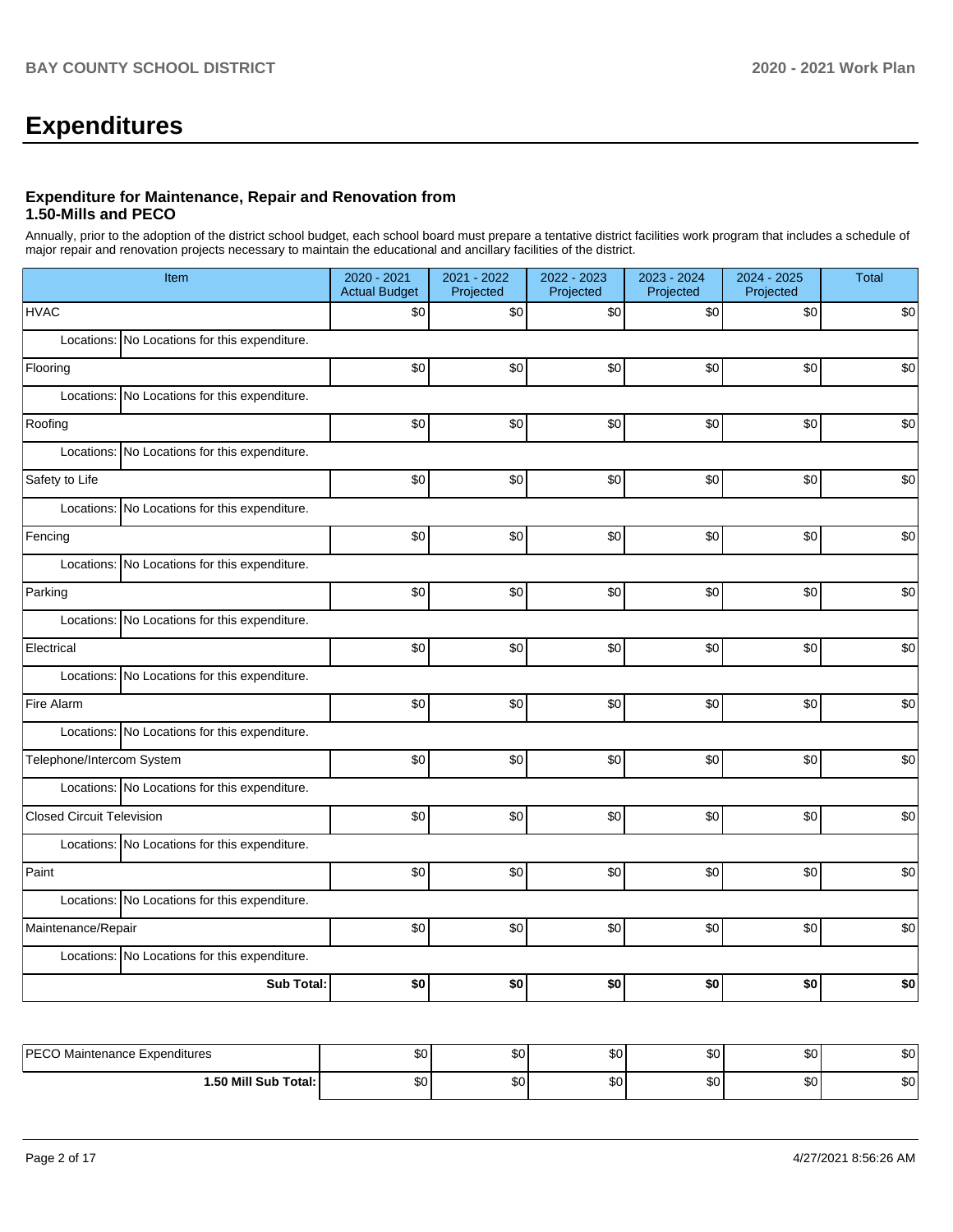No items have been specified.

| ота.<br>$\sim$ $\sim$ $\sim$ $\sim$ $\sim$ | ווא |  | 71. | 50 |  |
|--------------------------------------------|-----|--|-----|----|--|
|                                            |     |  |     |    |  |

#### **Local 1.50 Mill Expenditure For Maintenance, Repair and Renovation**

Anticipated expenditures expected from local funding sources over the years covered by the current work plan.

| Item                                                         | 2020 - 2021<br><b>Actual Budget</b> | 2021 - 2022<br>Projected | 2022 - 2023<br>Projected | 2023 - 2024<br>Projected | 2024 - 2025<br>Projected | <b>Total</b> |
|--------------------------------------------------------------|-------------------------------------|--------------------------|--------------------------|--------------------------|--------------------------|--------------|
| Remaining Maint and Repair from 1.5 Mills                    | \$0                                 | \$0                      | \$0                      | \$0                      | \$0                      | \$0          |
| Maintenance/Repair Salaries                                  | \$0                                 | \$0                      | \$0                      | \$0                      | \$0                      | \$0          |
| <b>School Bus Purchases</b>                                  | \$570,000                           | \$1,000,000              | \$1,000,000              | \$1,000,000              | \$1,000,000              | \$4,570,000  |
| <b>Other Vehicle Purchases</b>                               | \$100,000                           | \$100,000                | \$100,000                | \$100,000                | \$100,000                | \$500,000    |
| Capital Outlay Equipment                                     | \$0                                 | \$0                      | \$0                      | \$0                      | \$0                      | \$0          |
| <b>Rent/Lease Payments</b>                                   | \$0                                 | \$0                      | \$0                      | \$0                      | \$0                      | \$0          |
| <b>COP Debt Service</b>                                      | \$8,894,348                         | \$12,276,286             | \$11,383,499             | \$12,160,843             | \$12,158,569             | \$56,873,545 |
| Rent/Lease Relocatables                                      | \$0                                 | \$0                      | \$0                      | \$0                      | \$0                      | \$0          |
| <b>Environmental Problems</b>                                | \$0                                 | \$0                      | \$0                      | \$0                      | \$0                      | \$0          |
| s.1011.14 Debt Service                                       | \$0                                 | \$0                      | \$0                      | \$0                      | \$0                      | \$0          |
| <b>Special Facilities Construction Account</b>               | \$0                                 | \$0                      | \$0                      | \$0                      | \$0                      | \$0          |
| Premiums for Property Casualty Insurance - 1011.71<br>(4a,b) | \$3,057,020                         | \$3,057,020              | \$3,057,020              | \$3,057,020              | \$3,057,020              | \$15,285,100 |
| Qualified School Construction Bonds (QSCB)                   | \$0                                 | \$0                      | \$0                      | \$0                      | \$0                      | \$0          |
| Qualified Zone Academy Bonds (QZAB)                          | \$0                                 | \$0                      | \$0                      | \$0                      | \$0                      | \$0          |
| Transfer to Maintenance Department                           | \$1,250,000                         | \$1,250,000              | \$1,250,000              | \$1,250,000              | \$1,250,000              | \$6,250,000  |
| Technology - MIS                                             | \$500,000                           | \$500,000                | \$500,000                | \$500,000                | \$500,000                | \$2,500,000  |
| Roofing                                                      | \$1,000,000                         | \$1,000,000              | \$1,000,000              | \$1,000,000              | \$1,000,000              | \$5,000,000  |
| Small Maintenance/Repair Projects                            | \$2,000,000                         | \$1,500,000              | \$2,000,000              | \$2,500,000              | \$3,000,000              | \$11,000,000 |
| <b>Transfer to MIS</b>                                       | \$150,000                           | \$150,000                | \$150,000                | \$150,000                | \$150,000                | \$750,000    |
| <b>Preventative Maintenance</b>                              | \$5,248,205                         | \$2,244,081              | \$4,658,470              | \$6,708,296              | \$6,103,886              | \$24,962,938 |
| Transfer for Extracurricular-Band/Choir (General<br>Fund)    | \$250,000                           | \$250,000                | \$250,000                | \$250,000                | \$250,000                | \$1,250,000  |
| Transfer for Safety & Security Loan Debt Service             | \$1,080,567                         | \$1,081,094              | \$1,080,905              | \$0                      | \$0                      | \$3,242,566  |
| Patterson - Renovate for Reopening                           | \$1,500,000                         | \$0                      | \$0                      | \$0                      | \$0                      | \$1,500,000  |
| Jinks Cafeteria Expansion & HVAC Replacement                 | \$0                                 | \$2,000,000              | \$0                      | \$0                      | \$0                      | \$2,000,000  |
| Bozeman Chiller Replacement                                  | \$1,000,000                         | \$0                      | \$0                      | \$0                      | \$0                      | \$1,000,000  |
| Northside Chiller Replacement                                | \$500,000                           | \$0                      | \$0                      | \$0                      | \$0                      | \$500,000    |
| Lucille Moore Chiller & Piping Replacement                   | \$0                                 | \$1,000,000              | \$1,000,000              | \$0                      | \$0                      | \$2,000,000  |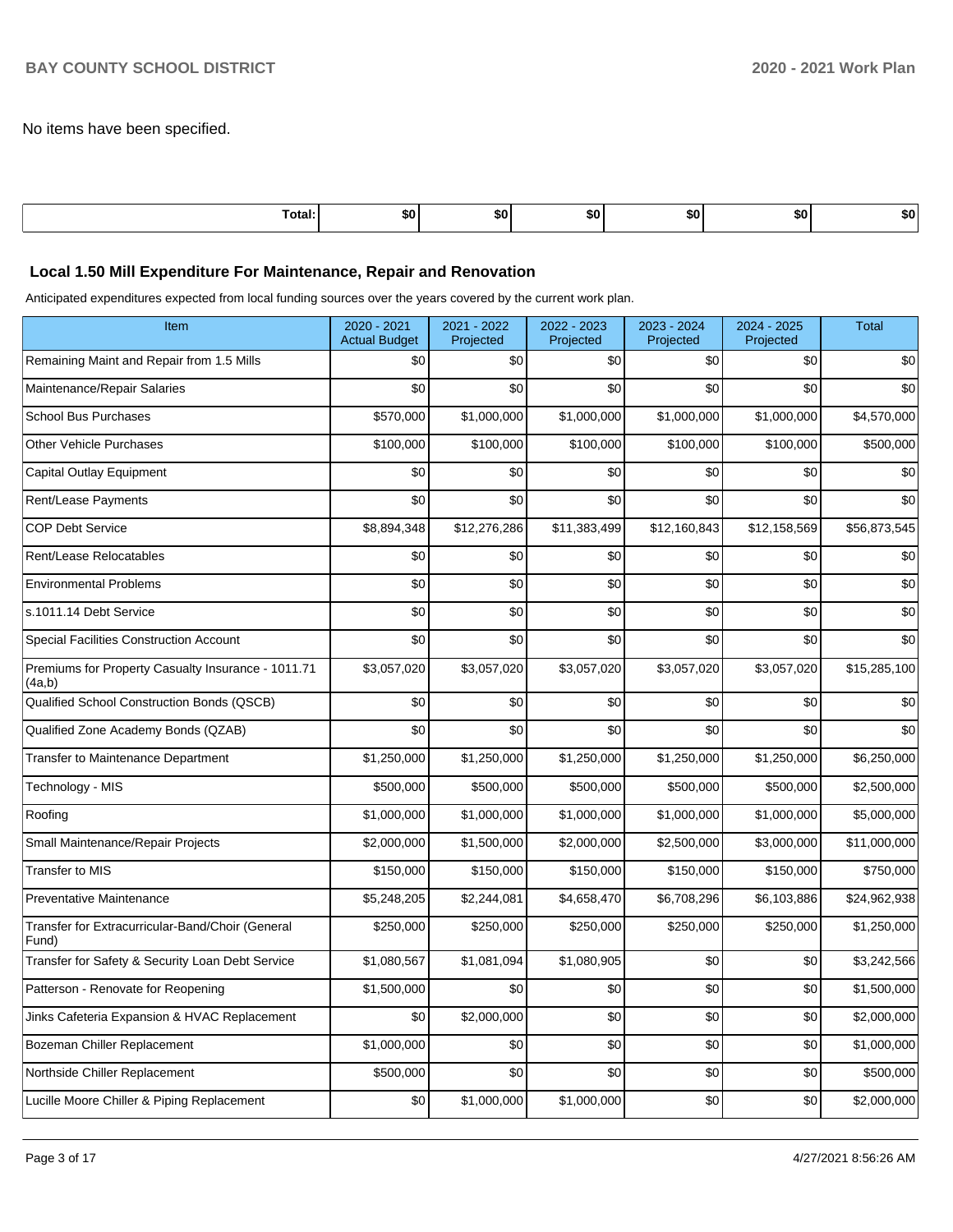| Exterior Doors Painting-Beach Schools     | \$0          | \$0          | \$500,000    | \$0          | \$0          | \$500,000     |
|-------------------------------------------|--------------|--------------|--------------|--------------|--------------|---------------|
| Flooring Replacement - Elementary Schools | \$0          | \$0          | \$500,000    | \$500,000    | \$0          | \$1,000,000   |
| Lighting Upgrades - Exterior & Classrooms | \$0          | \$500,000    | \$500,000    | \$500,000    | \$500,000    | \$2,000,000   |
| HVAC Controls Replacement                 | \$0          | \$500,000    | \$500,000    | \$1,000,000  | \$1,000,000  | \$3,000,000   |
| Building Envelope & Insulation Upgrades   | \$0          | \$250,000    | \$250,000    | \$250,000    | \$250,000    | \$1,000,000   |
| Arnold Chiller Replacement                | \$0          | \$0          | \$0          | \$0          | \$2,000,000  | \$2,000,000   |
| <b>Local Expenditure Totals:</b>          | \$27,100,140 | \$28,658,481 | \$29,679,894 | \$30,926,159 | \$32,319,475 | \$148,684,149 |

# **Revenue**

#### **1.50 Mill Revenue Source**

Schedule of Estimated Capital Outlay Revenue from each currently approved source which is estimated to be available for expenditures on the projects included in the tentative district facilities work program. All amounts are NET after considering carryover balances, interest earned, new COP's, 1011.14 and 1011.15 loans, etc. Districts cannot use 1.5-Mill funds for salaries except for those explicitly associated with maintenance/repair projects. (1011.71 (5), F.S.)

| Item                                                                                | Fund | $2020 - 2021$<br><b>Actual Value</b> | $2021 - 2022$<br>Projected | $2022 - 2023$<br>Projected | $2023 - 2024$<br>Projected | $2024 - 2025$<br>Projected | Total             |
|-------------------------------------------------------------------------------------|------|--------------------------------------|----------------------------|----------------------------|----------------------------|----------------------------|-------------------|
| (1) Non-exempt property<br>lassessed valuation                                      |      | \$18,819,541,330                     | \$19,901,722,909           | \$20,611,037,447           | \$21,476,499,237           | \$22,444,079,913           | \$103,252,880,836 |
| (2) The Millage projected for<br>discretionary capital outlay per<br>ls.1011.71     |      | 1.50                                 | 1.50                       | 1.50                       | 1.50                       | 1.50                       |                   |
| $(3)$ Full value of the 1.50-Mill<br>discretionary capital outlay per<br>ls.1011.71 |      | \$31,616,829                         | \$33,434,894               | \$34,626,543               | \$36,080,519               | \$37,706,054               | \$173,464,839     |
| (4) Value of the portion of the 1.50<br>-Mill ACTUALLY levied                       | 370I | \$27,100,140                         | \$28,658,481               | \$29,679,894               | \$30,926,159               | \$32,319,475               | \$148,684,149     |
| $(5)$ Difference of lines $(3)$ and $(4)$                                           |      | \$4,516,689                          | \$4,776,413                | \$4,946,649                | \$5,154,360                | \$5,386,579                | \$24,780,690      |

## **PECO Revenue Source**

The figure in the row designated "PECO Maintenance" will be subtracted from funds available for new construction because PECO maintenance dollars cannot be used for new construction.

| <b>Item</b>                          | Fund | $2020 - 2021$<br><b>Actual Budget</b> | 2021 - 2022<br>Projected | 2022 - 2023<br>Projected | 2023 - 2024<br>Projected | $2024 - 2025$<br>Projected | Total |
|--------------------------------------|------|---------------------------------------|--------------------------|--------------------------|--------------------------|----------------------------|-------|
| <b>IPECO New Construction</b>        | 340  | \$0 <sub>1</sub>                      | \$0                      | \$0                      | \$0 <sub>1</sub>         | \$0 <sub>1</sub>           | \$0   |
| <b>PECO Maintenance Expenditures</b> |      | \$0 <sub>1</sub>                      | \$0                      | \$0                      | \$0 <sub>1</sub>         | \$0                        | \$0   |
|                                      |      | \$0                                   | \$0                      | \$0                      | \$0                      | \$0                        | \$0   |

## **CO & DS Revenue Source**

Revenue from Capital Outlay and Debt Service funds.

| Item                                            | Fund             | 2020 - 2021<br><b>Actual Budget</b> | 2021 - 2022<br>Projected | 2022 - 2023<br>Projected | 2023 - 2024<br>Projected | $2024 - 2025$<br>Projected | Total       |
|-------------------------------------------------|------------------|-------------------------------------|--------------------------|--------------------------|--------------------------|----------------------------|-------------|
| CO & DS Cash Flow-through<br><b>Distributed</b> | 360 <sup>1</sup> | \$854,411                           | \$854.411                | \$854,411                | \$854.411                | \$854,411                  | \$4,272,055 |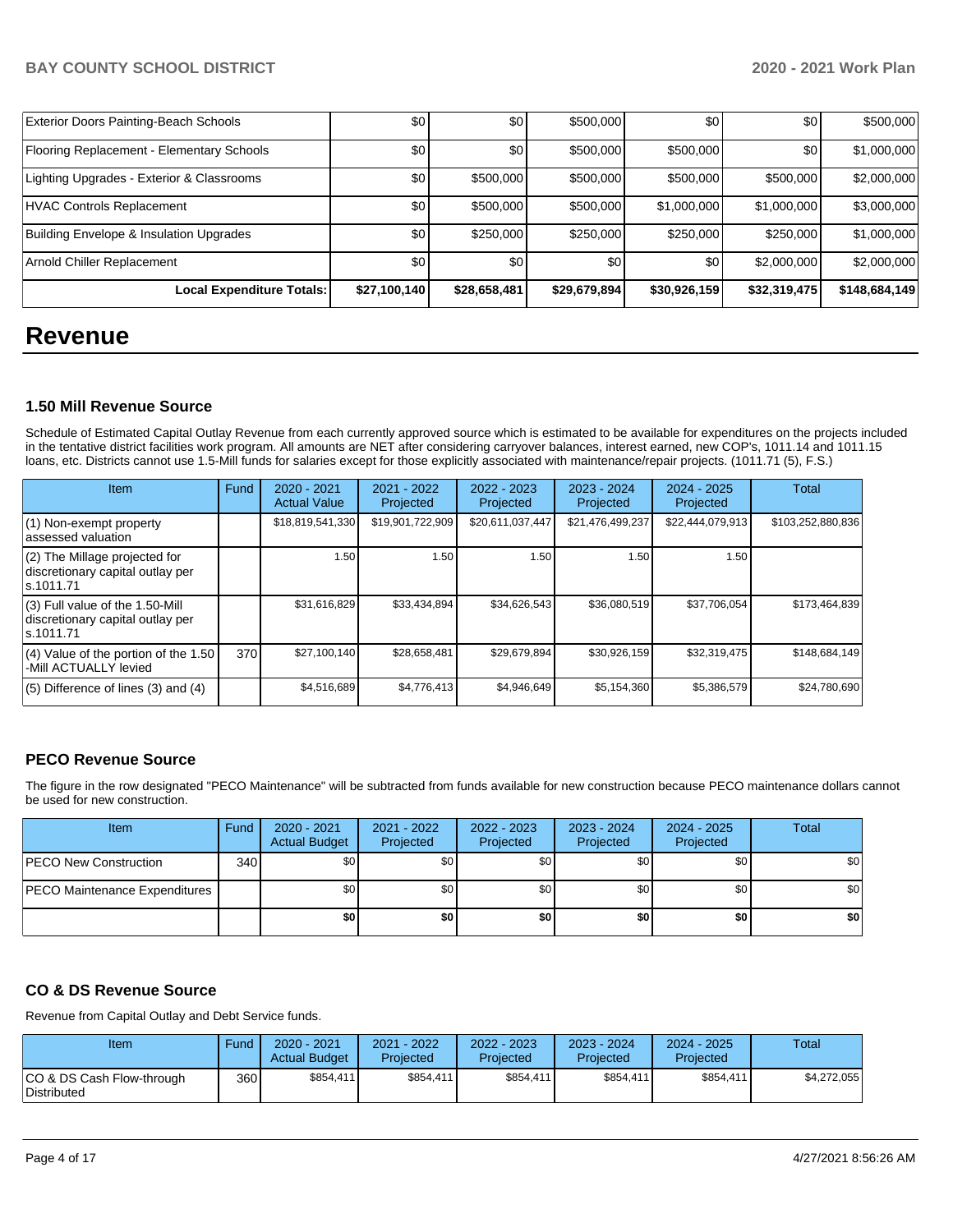Yes

| ICO & DS Interest on<br>Undistributed CO | 360 | \$26,894  | \$26,894  | \$26,894  | \$26,894  | \$26,894  | \$134,470   |
|------------------------------------------|-----|-----------|-----------|-----------|-----------|-----------|-------------|
|                                          |     | \$881,305 | \$881,305 | \$881,305 | \$881,305 | \$881,305 | \$4,406,525 |

#### **Fair Share Revenue Source**

Nothing reported for this section. All legally binding commitments for proportionate fair-share mitigation for impacts on public school facilities must be included in the 5-year district work program.

#### **Sales Surtax Referendum**

Specific information about any referendum for a 1-cent or ½-cent surtax referendum during the previous year.

**Did the school district hold a surtax referendum during the past fiscal year 2019 - 2020?**

| <b>Sales Surtax Type:</b>                                                   | <b>Half Cent Sales Surtax</b> |
|-----------------------------------------------------------------------------|-------------------------------|
| Date of Election:                                                           | 8/28/2018                     |
| Date of Expiration:                                                         | 12/31/2030                    |
| <b>Anticipated Revenue Start Date:</b>                                      | 1/1/2021                      |
| <b>Anticipated Revenue End Date:</b>                                        | 12/31/2030                    |
| <b>Estimated Annualized Revenue:</b>                                        | \$21,000,000                  |
| Total \$ Amount Projected to be Received for the<br><b>Duration of Tax:</b> | \$210,000,000                 |
| Number of Years Tax In Effect:                                              | 10                            |
| Percentage of Vote FOR:                                                     | 66 %                          |
| <b>Percentage of Vote AGAINST:</b>                                          | 34 %                          |

#### **Additional Revenue Source**

Any additional revenue sources

| Item                                                                                                   | $2020 - 2021$<br><b>Actual Value</b> | 2021 - 2022<br>Projected | $2022 - 2023$<br>Projected | $2023 - 2024$<br>Projected | $2024 - 2025$<br>Projected | <b>Total</b> |
|--------------------------------------------------------------------------------------------------------|--------------------------------------|--------------------------|----------------------------|----------------------------|----------------------------|--------------|
| Proceeds from a s.1011.14/15 F.S. Loans                                                                | \$0                                  | \$0 <sub>1</sub>         | \$0                        | \$0                        | \$0                        | \$0          |
| District Bonds - Voted local bond<br>referendum proceeds per s.9, Art VII<br><b>State Constitution</b> | \$0                                  | \$0                      | \$0                        | \$0                        | \$0                        | \$0          |
| Proceeds from Special Act Bonds                                                                        | \$0                                  | \$0                      | \$0                        | \$0                        | \$0                        | \$0          |
| Estimated Revenue from CO & DS Bond<br>l Sale                                                          | \$0                                  | \$0                      | \$0                        | \$0                        | \$0                        | \$0          |
| Proceeds from Voted Capital<br>Improvements millage                                                    | \$0                                  | \$0                      | \$0                        | \$0                        | \$0                        | \$0          |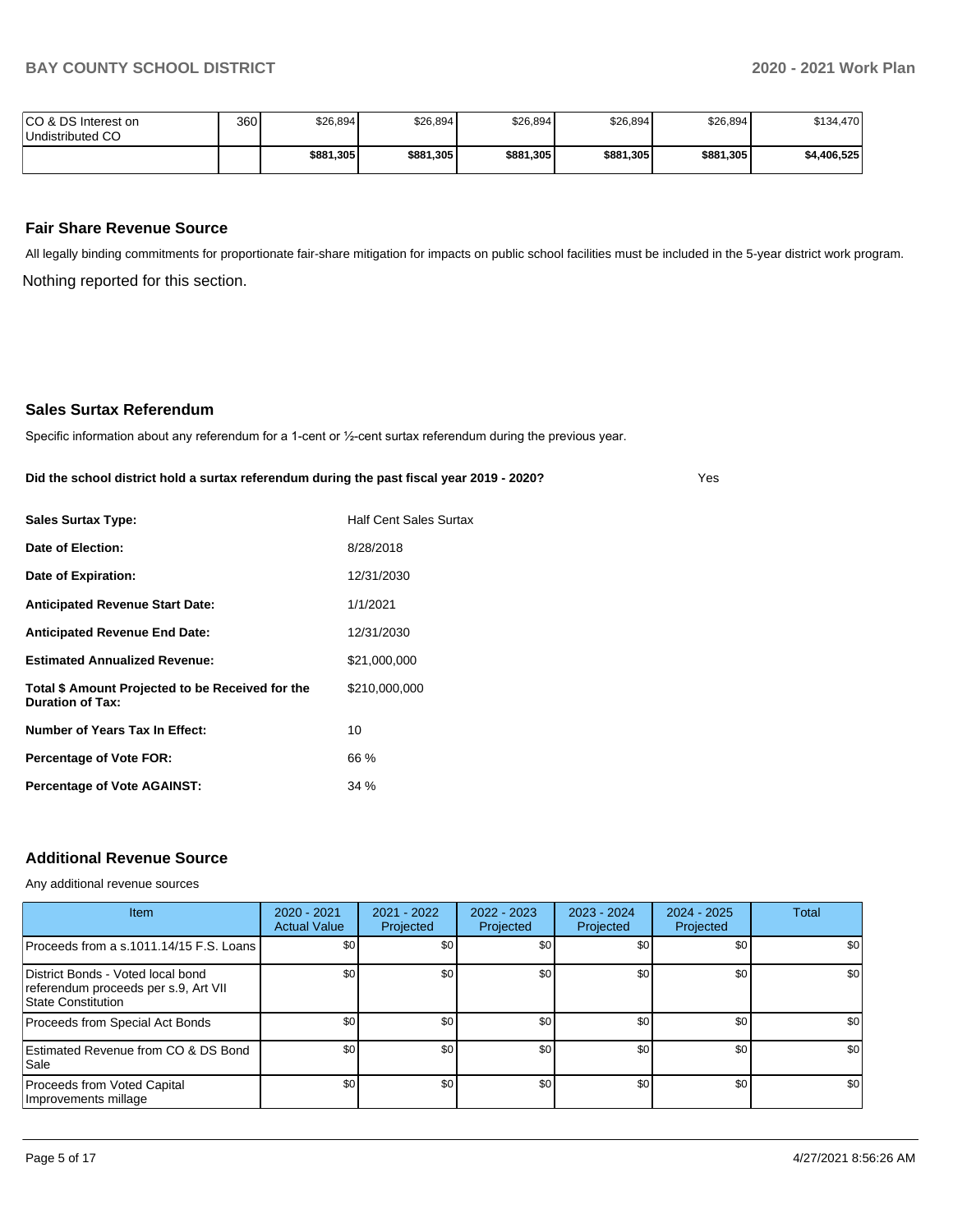# **BAY COUNTY SCHOOL DISTRICT 2020 - 2021 Work Plan**

| Other Revenue for Other Capital Projects                                                                                  | \$0            | \$0           | \$0           | \$0           | \$0           | \$0            |
|---------------------------------------------------------------------------------------------------------------------------|----------------|---------------|---------------|---------------|---------------|----------------|
| Proceeds from 1/2 cent sales surtax<br>authorized by school board                                                         | \$21,000,000   | \$21.000.000  | \$21,000,000  | \$21,000,000  | \$21,000,000  | \$105,000,000  |
| Proceeds from local governmental<br>infrastructure sales surtax                                                           | \$0            | \$0           | \$0           | \$0           | \$0           | \$0            |
| Proceeds from Certificates of<br>Participation (COP's) Sale                                                               | \$0            | \$0           | \$0           | \$0           | \$0           | \$0            |
| Classrooms First Bond proceeds amount<br>authorized in FY 1997-98                                                         | \$0            | \$0           | \$0           | \$0           | \$0           | \$0            |
| Classrooms for Kids                                                                                                       | \$0            | \$0           | \$0           | \$0           | \$0           | \$0            |
| <b>District Equity Recognition</b>                                                                                        | \$0            | \$0           | \$0           | \$0           | \$0           | \$0            |
| <b>Federal Grants</b>                                                                                                     | \$0            | \$0           | \$0           | \$0           | \$0           | \$0            |
| Proportionate share mitigation (actual<br>cash revenue only, not in kind donations)                                       | \$0            | \$0           | \$0           | \$0           | \$0           | \$0            |
| Impact fees received                                                                                                      | \$0            | \$0           | \$0           | \$0           | \$0           | \$0            |
| Private donations                                                                                                         | \$0            | \$0           | \$0           | \$0           | \$0           | \$0            |
| Grants from local governments or not-for-<br>profit organizations                                                         | \$0            | \$0           | \$0           | \$0           | \$0           | \$0            |
| Interest, Including Profit On Investment                                                                                  | \$0            | \$0           | \$0           | \$0           | \$0           | \$0            |
| Revenue from Bonds pledging proceeds<br>from 1 cent or 1/2 cent Sales Surtax                                              | \$0            | \$0           | \$0           | \$0           | \$0           | \$0            |
| <b>Total Fund Balance Carried Forward</b>                                                                                 | \$95,580,377   | \$0           | \$0           | \$0           | \$0           | \$95,580,377   |
| General Capital Outlay Obligated Fund<br><b>Balance Carried Forward From Total</b><br><b>Fund Balance Carried Forward</b> | (\$75,850,547) | \$0           | \$0           | \$0           | \$0           | (\$75,850,547) |
| Special Facilities Construction Account                                                                                   | \$0            | \$0           | \$0           | \$0           | \$0           | \$0            |
| One Cent - 1/2 Cent Sales Surtax Debt<br>Service From Total Fund Balance Carried<br>Forward                               | (\$4,689,837)  | (\$4,689,837) | (\$4,689,837) | (\$4,689,837) | (\$4,689,837) | (\$23,449,185) |
| Capital Outlay Projects Funds Balance<br><b>Carried Forward From Total Fund</b><br><b>Balance Carried Forward</b>         | \$0            | \$0           | \$0           | \$0           | \$0           | \$0            |
| <b>Subtotal</b>                                                                                                           | \$36,039,993   | \$16,310,163  | \$16,310,163  | \$16,310,163  | \$16,310,163  | \$101,280,645  |

# **Total Revenue Summary**

| <b>Item Name</b>                                              | $2020 - 2021$<br><b>Budget</b> | 2021 - 2022<br>Projected | $2022 - 2023$<br>Projected | 2023 - 2024<br>Projected | $2024 - 2025$<br>Projected | <b>Five Year Total</b> |
|---------------------------------------------------------------|--------------------------------|--------------------------|----------------------------|--------------------------|----------------------------|------------------------|
| Local 1.5 Mill Discretionary Capital Outlay<br><b>Revenue</b> | \$27,100,140                   | \$28,658,481             | \$29,679,894               | \$30,926,159             | \$32,319,475               | \$148,684,149          |
| IPECO and 1.5 Mill Maint and Other 1.5<br>Mill Expenditures   | (\$27,100,140)                 | (\$28,658,481)           | (\$29,679,894)             | (\$30,926,159)           | (S32, 319, 475)            | (\$148,684,149)        |
| <b>IPECO Maintenance Revenue</b>                              | \$0 <sub>1</sub>               | \$0 <sub>1</sub>         | \$0                        | \$0                      | \$0                        | \$0                    |
| <b>Available 1.50 Mill for New</b><br>  Construction          | \$0                            | \$O                      | \$0                        | \$0                      | \$0                        | \$0                    |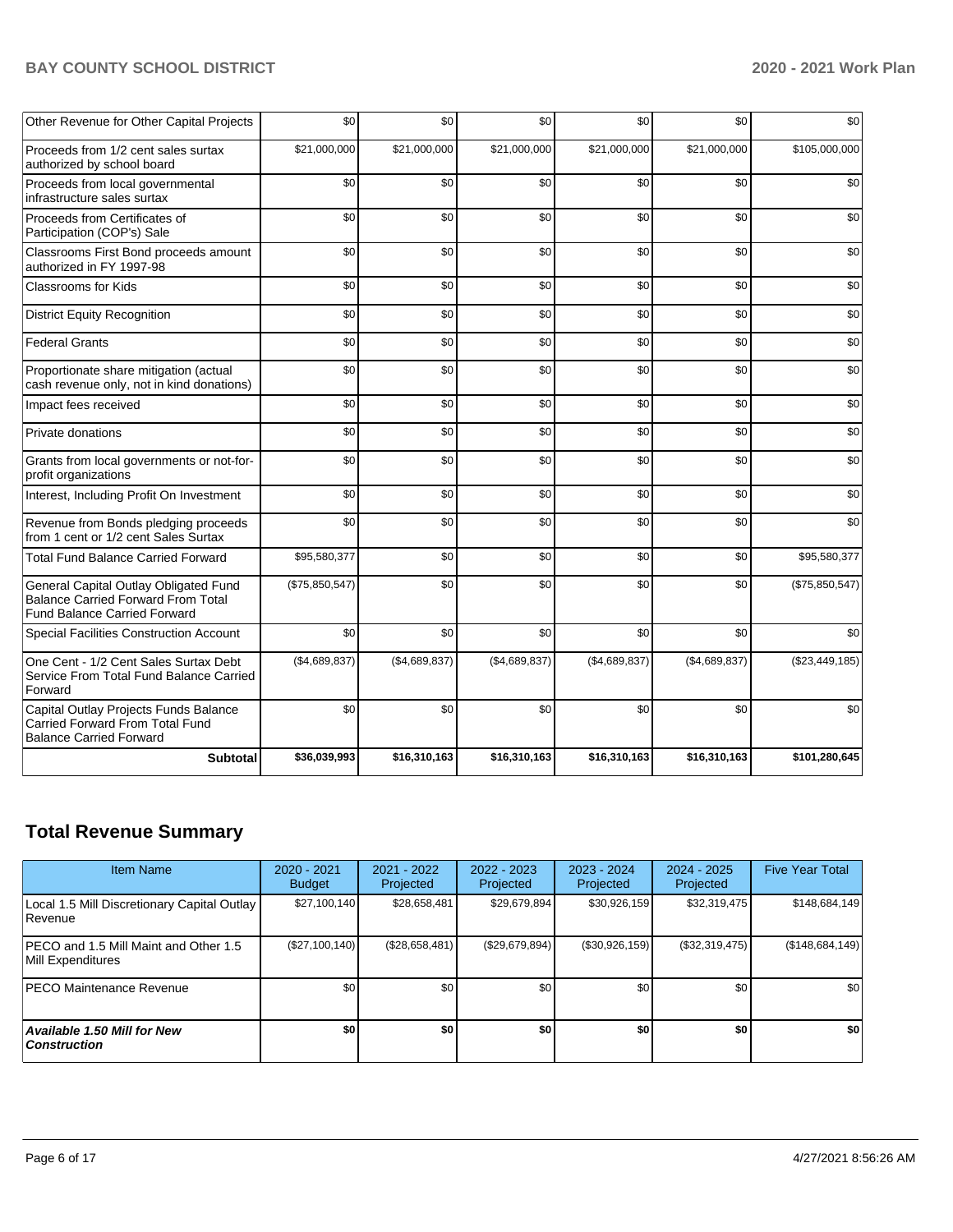| Item Name                        | $2020 - 2021$<br><b>Budget</b> | $2021 - 2022$<br>Projected | 2022 - 2023<br>Projected | 2023 - 2024<br>Projected | $2024 - 2025$<br>Projected | <b>Five Year Total</b> |
|----------------------------------|--------------------------------|----------------------------|--------------------------|--------------------------|----------------------------|------------------------|
| CO & DS Revenue                  | \$881,305                      | \$881,305                  | \$881.305                | \$881,305                | \$881,305                  | \$4,406,525            |
| PECO New Construction Revenue    | \$0                            | \$0                        | \$0                      | \$0                      | \$0                        | \$0                    |
| Other/Additional Revenue         | \$36,039,993                   | \$16,310,163               | \$16,310,163             | \$16,310,163             | \$16,310,163               | \$101,280,645          |
| <b>Total Additional Revenuel</b> | \$36,921,298                   | \$17,191,468               | \$17,191,468             | \$17,191,468             | \$17,191,468               | \$105,687,170          |
| <b>Total Available Revenue</b>   | \$36,921,298                   | \$17,191,468               | \$17,191,468             | \$17,191,468             | \$17,191,468               | \$105,687,170          |

# **Project Schedules**

### **Capacity Project Schedules**

A schedule of capital outlay projects necessary to ensure the availability of satisfactory classrooms for the projected student enrollment in K-12 programs.

| <b>Project Description</b>                                                   | Location                              |                          | 2020 - 2021 | 2021 - 2022 | 2022 - 2023 | 2023 - 2024 | 2024 - 2025 | <b>Total</b>    | Funded |
|------------------------------------------------------------------------------|---------------------------------------|--------------------------|-------------|-------------|-------------|-------------|-------------|-----------------|--------|
| Consruct Classroom<br>Wing to Replace Lost<br>Modular Classrooms             | <b>NORTHSIDE</b><br><b>ELEMENTARY</b> | Planned<br>Cost:         | \$0         | \$300,000   | \$6,000,000 | \$0         | \$0         | \$6,300,000 Yes |        |
|                                                                              |                                       | <b>Student Stations:</b> | $\mathbf 0$ | 0           | 176         | $\Omega$    | $\Omega$    | 176             |        |
|                                                                              |                                       | <b>Total Classrooms:</b> | $\Omega$    | O           | 8           | n           | $\Omega$    | 8               |        |
|                                                                              |                                       | Gross Sq Ft:             | 8,000       | $\Omega$    | 8,000       | C           | $\Omega$    | 16,000          |        |
| Construct Classroom<br>Wing to Replace Lost ELEMENTARY<br>Modular Classrooms | <b>HILAND PARK</b>                    | Planned<br>Cost:         | \$0         | \$0         | \$300,000   | \$6,000,000 | \$0         | \$6,300,000 Yes |        |
|                                                                              |                                       | <b>Student Stations:</b> | $\mathbf 0$ | 0           | 0           | 176         | $\Omega$    | 176             |        |
|                                                                              |                                       | <b>Total Classrooms:</b> | $\Omega$    | U           | $\Omega$    | 8           | $\Omega$    | 8               |        |
|                                                                              |                                       | Gross Sq Ft:             | 8,000       | $\Omega$    | 0           | 8,000       | $\Omega$    | 16,000          |        |
| Complete<br>Construction on New<br>Gymnasium                                 | <b>JINKS MIDDLE</b>                   | Planned<br>Cost:         | \$1,134,862 | \$250,000   | \$0         | \$0         | \$0         | \$1,384,862 Yes |        |
|                                                                              |                                       | <b>Student Stations:</b> | $\mathbf 0$ | 0           | 0           | $\Omega$    | $\Omega$    | $\Omega$        |        |
|                                                                              |                                       | <b>Total Classrooms:</b> |             | 0           | 0           | 0           | $\Omega$    | $\Omega$        |        |
|                                                                              |                                       | Gross Sq Ft:             | 20,000      | 0           | $\Omega$    | C           | $\Omega$    | 20,000          |        |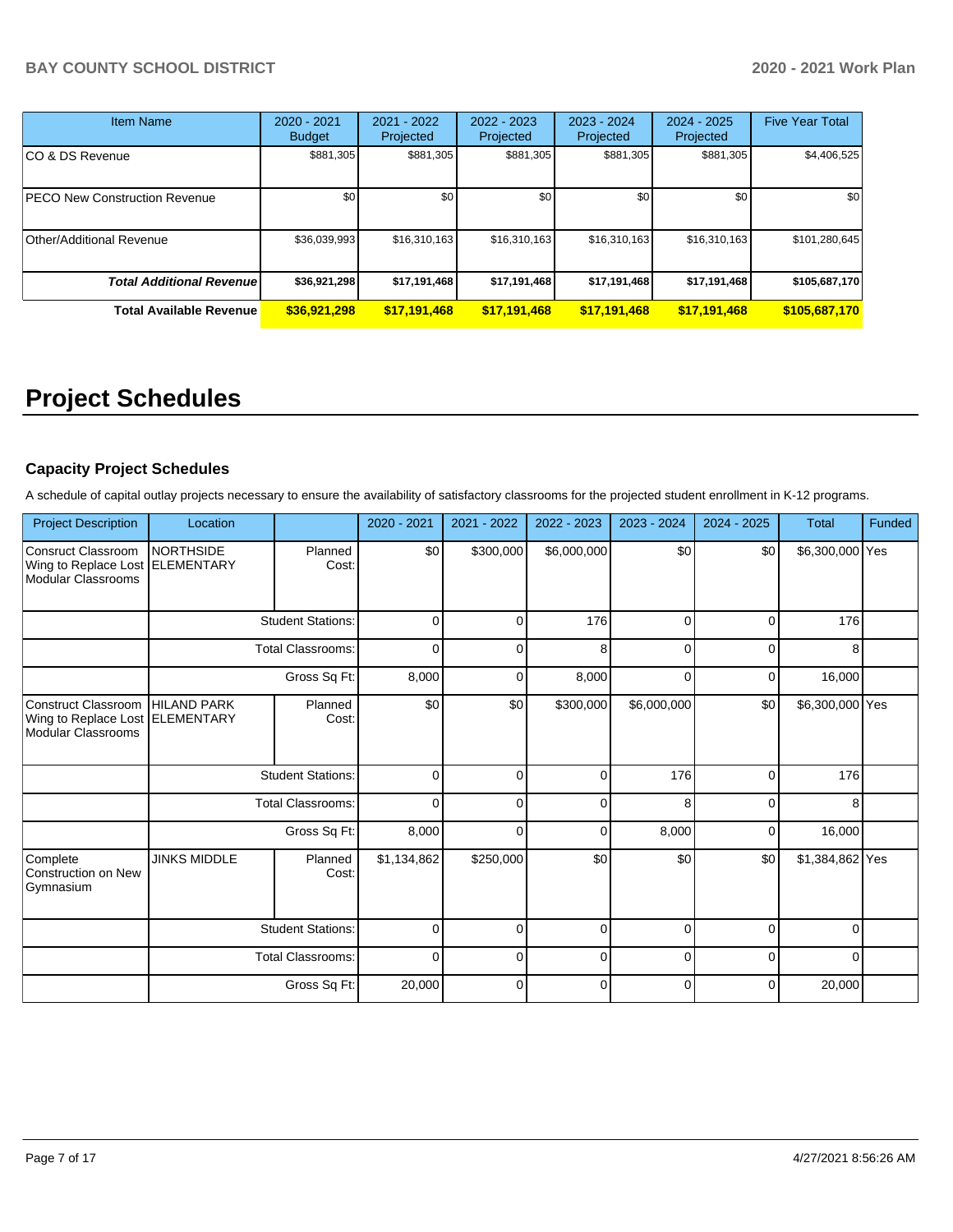| Complete<br>Construction on New<br>K-5 Elementary<br>School on Panama<br>City Beach | Location not<br>specified        | Planned<br>Cost:         | \$1,269,772 | \$0         | \$0         | \$0       | \$0       | \$1,269,772 Yes |  |
|-------------------------------------------------------------------------------------|----------------------------------|--------------------------|-------------|-------------|-------------|-----------|-----------|-----------------|--|
|                                                                                     |                                  | <b>Student Stations:</b> | 0           | $\Omega$    | $\Omega$    | $\Omega$  | $\Omega$  | $\Omega$        |  |
|                                                                                     |                                  | <b>Total Classrooms:</b> | 0           | 0           | 0           | 0         | 0         | 0               |  |
|                                                                                     |                                  | Gross Sq Ft:             | 155,307     | 0           | 0           | $\Omega$  | 0         | 155,307         |  |
| Complete<br><b>Construction of New</b><br><b>STEM Classroom</b><br><b>Building</b>  | <b>BAY SENIOR HIGH</b>           | Planned<br>Cost:         | \$3,780,049 | \$881,305   | \$881,305   | \$881,305 | \$881,305 | \$7,305,269 Yes |  |
|                                                                                     |                                  | <b>Student Stations:</b> | $\mathbf 0$ | $\mathbf 0$ | 0           | $\Omega$  | $\Omega$  | $\Omega$        |  |
|                                                                                     |                                  | <b>Total Classrooms:</b> | $\Omega$    | $\Omega$    | $\Omega$    | $\Omega$  | $\Omega$  | $\Omega$        |  |
|                                                                                     |                                  | Gross Sq Ft:             | 40,946      | $\Omega$    | $\Omega$    | $\Omega$  | $\Omega$  | 40,946          |  |
| Complete<br>Construction on<br>Welding/Shipbuilding<br>Lab                          | <b>RUTHERFORD</b><br>SENIOR HIGH | Planned<br>Cost:         | \$660,886   | \$0         | \$0         | \$0       | \$0       | \$660,886 Yes   |  |
|                                                                                     |                                  | <b>Student Stations:</b> | $\Omega$    | $\Omega$    | $\Omega$    | $\Omega$  | $\Omega$  | $\Omega$        |  |
|                                                                                     |                                  | Total Classrooms:        | $\mathbf 0$ | $\Omega$    | $\mathbf 0$ | $\Omega$  | $\Omega$  | $\Omega$        |  |
|                                                                                     |                                  | Gross Sq Ft:             | 3,500       | 0           | $\mathbf 0$ | 0         | $\Omega$  | 3,500           |  |

| <b>Planned Cost:</b>     | \$6,845,569 | \$1,431,305 | \$7,181,305 | \$6,881,305 | \$881,305 | \$23,220,789 |
|--------------------------|-------------|-------------|-------------|-------------|-----------|--------------|
| <b>Student Stations:</b> |             |             | 176         | 176 I       |           | 352          |
| <b>Total Classrooms:</b> |             |             |             | 8           |           | 16           |
| Gross Sq Ft:             | 235,753     |             | 8,000       | 8,000       |           | 251,753      |

# **Other Project Schedules**

Major renovations, remodeling, and additions of capital outlay projects that do not add capacity to schools.

| <b>Project Description</b>            | Location                             | $2020 - 2021$<br><b>Actual Budget</b> | 2021 - 2022<br>Projected | $2022 - 2023$<br>Projected | 2023 - 2024<br>Projected | 2024 - 2025<br>Projected | Total           | Funded |
|---------------------------------------|--------------------------------------|---------------------------------------|--------------------------|----------------------------|--------------------------|--------------------------|-----------------|--------|
| Schoolwide Renovation, All<br>Systems | <b>PATRONIS</b><br><b>ELEMENTARY</b> | \$0                                   | \$0                      | \$0                        | \$1,882,936              | \$3,117,064              | \$5,000,000 Yes |        |
| Schoolwide Renovation, All<br>Systems | <b>LUCILLE MOORE</b><br>ELEMENTARY   | \$0                                   | \$0                      | \$0                        | \$0                      | \$3,596,549              | \$3,596,549 Yes |        |
| Schoolwide Renovation, All<br>Systems | <b>SMITH ELEMENTARY</b>              | \$0                                   | \$0                      | \$0                        | \$0                      | \$3,596,550              | \$3,596,550 Yes |        |
| Renovation of Building 1              | <b>BAY SENIOR HIGH</b>               | \$0                                   | \$0                      | \$1,000,000                | \$3,427,227              | \$0                      | \$4,427,227 Yes |        |
| Stadium Lights Upgrades               | ARNOLD SENIOR HIGH                   | \$0                                   | \$0                      | \$0                        | \$0                      | \$500,000                | \$500,000 Yes   |        |
| Stadium Lights Upgrades               | <b>BOZEMAN LEARNING</b><br>CENTER    | \$0                                   | \$0                      | \$0                        | \$0                      | \$500,000                | \$500,000 Yes   |        |
| Install Fuel Depot                    | <b>MAINTENANCE</b>                   | \$0                                   | \$0                      | \$200,000                  | \$0                      | \$0                      | \$200,000 Yes   |        |
| <b>Hurricane Repairs</b>              | Location not specified               | \$1,756,330                           | \$0                      | \$0                        | \$0                      | \$0                      | \$1,756,330 Yes |        |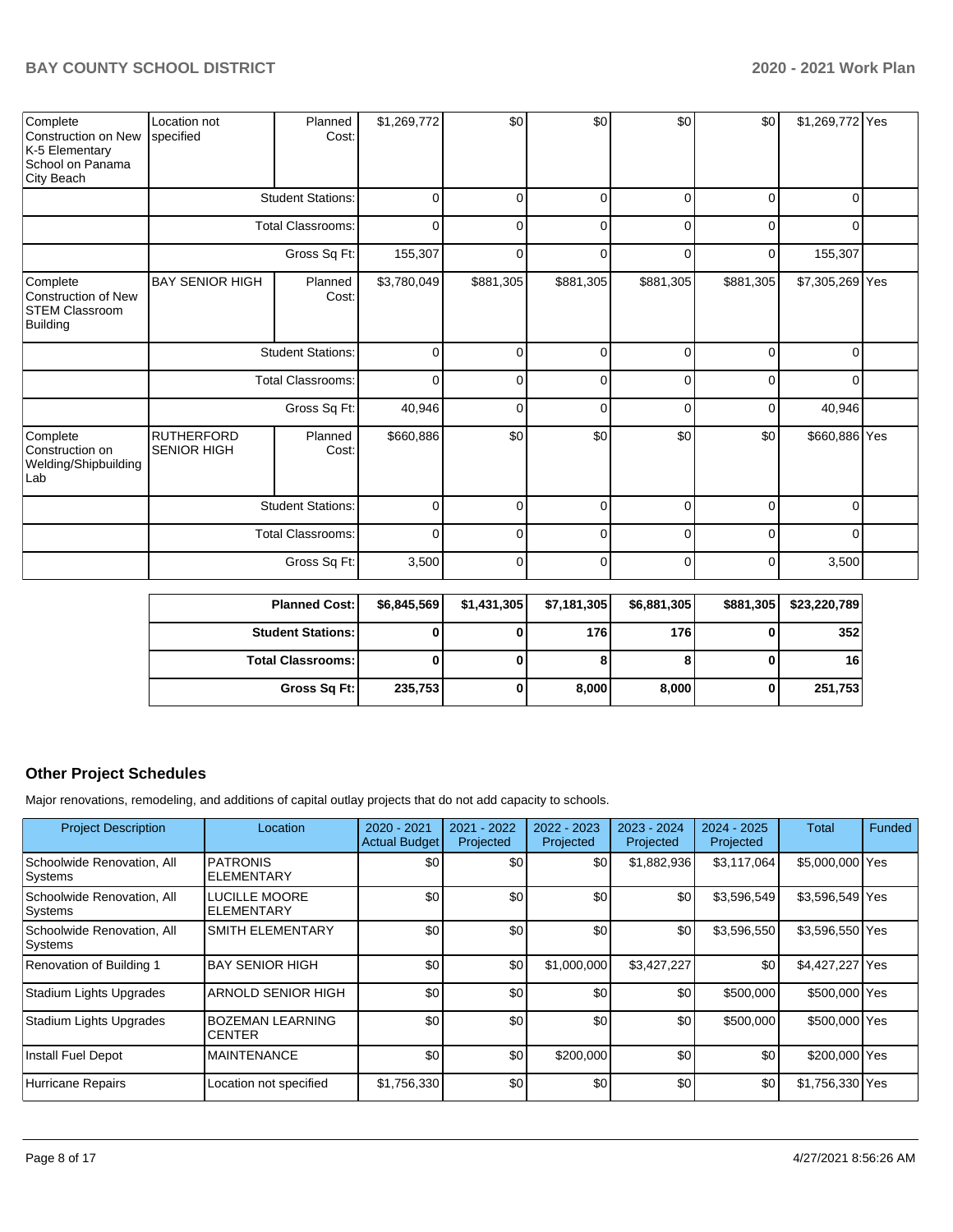#### **BAY COUNTY SCHOOL DISTRICT 2020 - 2021 Work Plan**

| Bay Haven/North Bay Haven<br><b>Secure Entries</b>                                                | Location not specified                                       | \$400,000    | \$0          | \$0          | \$0          | \$0          | \$400,000 Yes    |  |
|---------------------------------------------------------------------------------------------------|--------------------------------------------------------------|--------------|--------------|--------------|--------------|--------------|------------------|--|
| Preventive Maintenance<br>(Carryover)                                                             | Location not specified                                       | \$4,209,897  | \$0          | \$0          | \$0          | \$0          | \$4,209,897 Yes  |  |
| <b>Small Maintenance Projects</b><br>(Carryover)                                                  | Location not specified                                       | \$1,274,072  | \$0          | \$0          | \$0          | \$0          | \$1,274,072 Yes  |  |
| <b>Technology Support</b>                                                                         | Location not specified                                       | \$4,877,987  | \$4,500,000  | \$4,500,000  | \$4,500,000  | \$4,500,000  | \$22,877,987 Yes |  |
| Bay High Fine Arts Center                                                                         | <b>BAY SENIOR HIGH</b>                                       | \$13,947,120 | \$3,000,000  | \$0          | \$0          | \$0          | \$16,947,120 Yes |  |
| Technology - MIS                                                                                  | Location not specified                                       | \$500,000    | \$500,000    | \$500,000    | \$500,000    | \$500,000    | \$2,500,000 Yes  |  |
| <b>Construction New Cafeteria</b><br>and Administration; Remodel<br>Bldg. 8; Renovate Bldg. 2,3,5 | <b>MOWAT MIDDLE</b>                                          | \$900,000    | \$7,760,163  | \$3,810,163  | \$0          | \$0          | \$12,470,326 Yes |  |
| <b>State Grant Projects</b>                                                                       | TOM P HANEY<br><b>VOCATIONAL-</b><br><b>TECHNICAL CENTER</b> | \$2,189      | \$0          | \$0          | \$0          | \$0          | \$2,189 Yes      |  |
| <b>Land Purchases</b>                                                                             | Location not specified                                       | \$828,703    | \$0          | \$0          | \$0          | \$0          | \$828,703 Yes    |  |
| Safety & Security Projects                                                                        | Location not specified                                       | \$1,248,789  | \$0          | \$0          | \$0          | \$0          | \$1,248,789 Yes  |  |
| Extracurricular Band/Choir<br>(Carryover for Encumbrances)                                        | Location not specified                                       | \$109,943    | \$0          | \$0          | \$0          | \$0          | \$109,943 Yes    |  |
| Maintenance Department<br>(Carryover for Encumbrances)                                            | Location not specified                                       | \$9,699      | \$0          | \$0          | \$0          | \$0          | \$9,699 Yes      |  |
| Transfer to MIS (Carryover for<br>Encumbrances)                                                   | Location not specified                                       | \$11,000     | \$0          | \$0          | \$0          | \$0          | \$11,000 Yes     |  |
|                                                                                                   |                                                              | \$30,075,729 | \$15,760,163 | \$10,010,163 | \$10,310,163 | \$16,310,163 | \$82,466,381     |  |

## **Additional Project Schedules**

Any projects that are not identified in the last approved educational plant survey.

| <b>Project Description</b>                  | Location                  | <b>Num</b> | 2020 - 2021<br>Classroom Actual Budget | 2021 - 2022<br>Projected | $2022 - 2023$<br>Projected | 2023 - 2024<br>Projected | 2024 - 2025<br>Projected | Total | Funded  |
|---------------------------------------------|---------------------------|------------|----------------------------------------|--------------------------|----------------------------|--------------------------|--------------------------|-------|---------|
| Project description not<br><b>Specified</b> | Location not<br>specified |            | \$0                                    | \$0                      | \$0                        | \$0                      | \$0                      |       | $$0$ No |
|                                             |                           |            | \$0                                    | \$0                      | \$0                        | \$0                      | \$0                      | \$0   |         |

#### **Non Funded Growth Management Project Schedules**

Schedule indicating which projects, due to planned development, that CANNOT be funded from current revenues projected over the next five years.

Nothing reported for this section.

# **Tracking**

# **Capacity Tracking**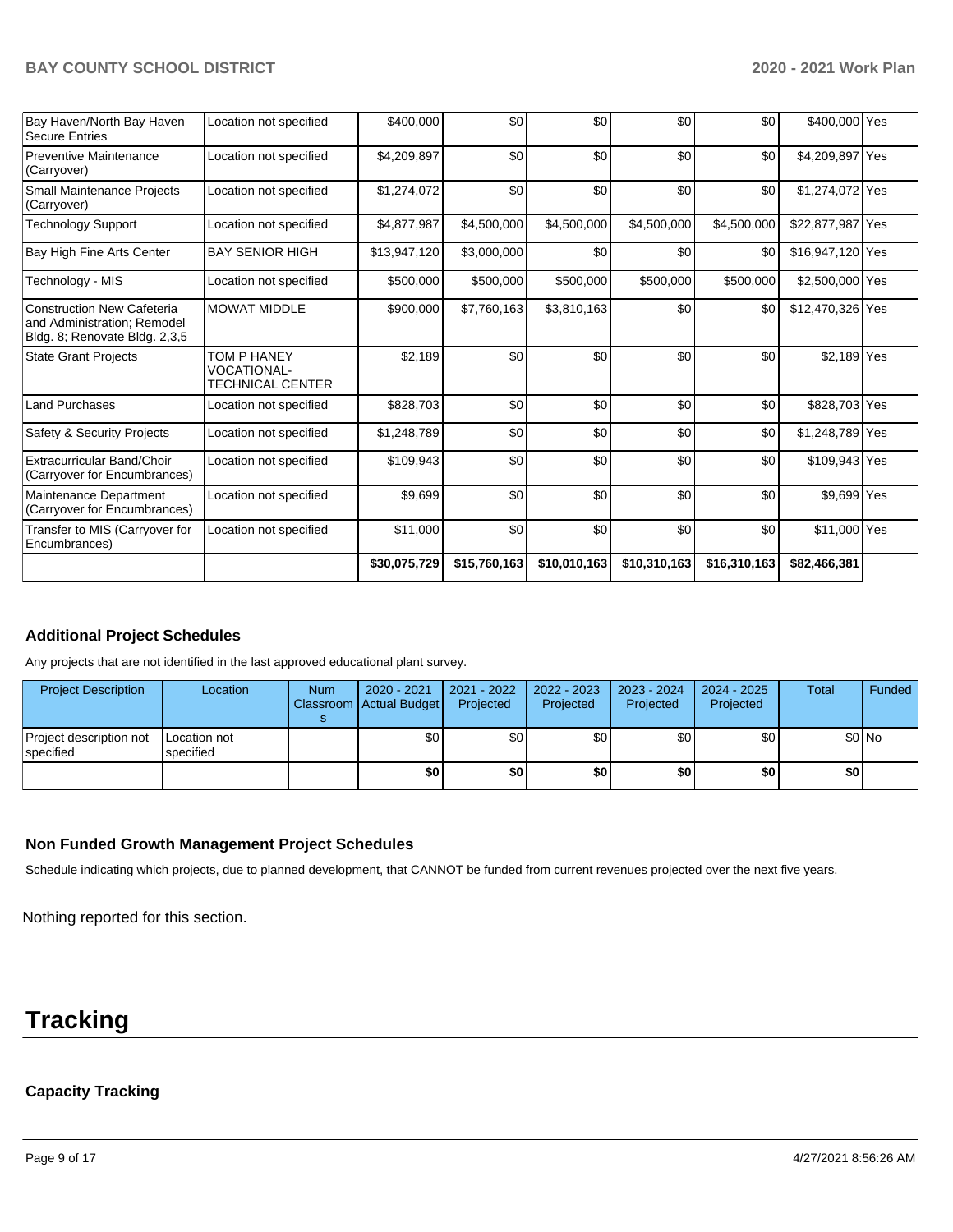| Location                                               | $2020 -$<br>2021 Satis.<br>Stu. Sta. | Actual<br>$2020 -$<br>2021 FISH<br>Capacity | Actual<br>$2019 -$<br>2020<br><b>COFTE</b> | # Class<br><b>Rooms</b> | Actual<br>Average<br>$2020 -$<br>2021 Class<br><b>Size</b> | Actual<br>$2020 -$<br>2021<br><b>Utilization</b> | <b>New</b><br>Stu.<br>Capacity | <b>New</b><br>Rooms to<br>be<br>Added/Re<br>moved | Projected<br>$2024 -$<br>2025<br><b>COFTE</b> | Projected<br>$2024 -$<br>2025<br><b>Utilization</b> | Projected<br>$2024 -$<br>2025 Class<br><b>Size</b> |
|--------------------------------------------------------|--------------------------------------|---------------------------------------------|--------------------------------------------|-------------------------|------------------------------------------------------------|--------------------------------------------------|--------------------------------|---------------------------------------------------|-----------------------------------------------|-----------------------------------------------------|----------------------------------------------------|
| <b>BAY SENIOR HIGH</b>                                 | 2,788                                | 2,648                                       | 1,031                                      | 114                     | 9                                                          | 39.00 %                                          | $\mathbf 0$                    | $\Omega$                                          | 1,021                                         | 39.00 %                                             | 9                                                  |
| MERRITT BROWN<br><b>MIDDLE</b>                         | 2,125                                | 1,912                                       | 638                                        | 93                      | $\overline{7}$                                             | 33.00 %                                          | 0                              | $\Omega$                                          | 550                                           | 29.00 %                                             | $\,6\,$                                            |
| <b>HUTCHISON BEACH</b><br><b>ELEMENTARY</b>            | 793                                  | 793                                         | 640                                        | 42                      | 15                                                         | 81.00%                                           | $\Omega$                       | $\mathbf 0$                                       | 633                                           | 80.00 %                                             | 15                                                 |
| <b>CEDAR GROVE</b><br><b>ELEMENTARY</b>                | 758                                  | 758                                         | 609                                        | 43                      | 14                                                         | 80.00%                                           | $\Omega$                       | $\Omega$                                          | 597                                           | 79.00 %                                             | 14                                                 |
| <b>CALLAWAY</b><br><b>ELEMENTARY</b>                   | 749                                  | 749                                         | 367                                        | 41                      | 9                                                          | 49.00%                                           | 0                              | $\mathbf 0$                                       | 364                                           | 49.00 %                                             | $\boldsymbol{9}$                                   |
| <b>MERRIAM CHERRY</b><br>STREET ELEMENTARY             | 532                                  | 532                                         | 450                                        | 29                      | 16                                                         | 85.00 %                                          | $\Omega$                       | $\mathbf 0$                                       | 444                                           | 83.00 %                                             | 15                                                 |
| <b>MARGARET K. LEWIS</b><br><b>SCHOOL IN MILLVILLE</b> | 255                                  | 285                                         | 152                                        | 25                      | 6                                                          | 53.00 %                                          | $\Omega$                       | $\Omega$                                          | 152                                           | 53.00 %                                             | 6                                                  |
| <b>SAINT ANDREW</b><br><b>SCHOOL</b>                   | 210                                  | 210                                         | 5                                          | 21                      | $\overline{0}$                                             | 3.00 %                                           | 0                              | $\Omega$                                          | 115                                           | 55.00 %                                             | $\,$ 5 $\,$                                        |
| <b>LUCILLE MOORE</b><br><b>ELEMENTARY</b>              | 623                                  | 623                                         | 455                                        | 35                      | 13                                                         | 73.00 %                                          | $\Omega$                       | $\mathbf 0$                                       | 449                                           | 72.00 %                                             | 13                                                 |
| <b>EVERITT MIDDLE</b>                                  | 1,250                                | 1,125                                       | $\Omega$                                   | 53                      | $\overline{0}$                                             | 0.00%                                            | $\mathbf 0$                    | $\mathbf 0$                                       | $\mathbf 0$                                   | 0.00%                                               | $\mathbf 0$                                        |
| <b>HILAND PARK</b><br><b>ELEMENTARY</b>                | 712                                  | 712                                         | 465                                        | 38                      | 12                                                         | 65.00 %                                          | $\Omega$                       | $\Omega$                                          | 462                                           | 65.00%                                              | 12                                                 |
| <b>JINKS MIDDLE</b>                                    | 1,114                                | 1,002                                       | 403                                        | 47                      | 9                                                          | 40.00%                                           | $\mathbf 0$                    | $\mathbf 0$                                       | 350                                           | 35.00 %                                             | $\overline{7}$                                     |
| <b>LYNN HAVEN</b><br><b>ELEMENTARY</b>                 | 833                                  | 833                                         | 536                                        | 45                      | 12                                                         | 64.00%                                           | 0                              | $\mathbf 0$                                       | 533                                           | 64.00%                                              | 12                                                 |
| <b>MOWAT MIDDLE</b>                                    | 1,431                                | 1,287                                       | 830                                        | 62                      | 13                                                         | 64.00%                                           | $\Omega$                       | $\mathbf 0$                                       | 725                                           | 56.00 %                                             | 12                                                 |
| OAKLAND TERRACE<br><b>ELEMENTARY</b>                   | 390                                  | 390                                         | 100                                        | 21                      | 5 <sub>5</sub>                                             | 26.00 %                                          | $\Omega$                       | $\mathbf 0$                                       | 0                                             | 0.00%                                               | $\mathbf 0$                                        |
| <b>SURFSIDE MIDDLE</b>                                 | 1,117                                | 1,005                                       | 792                                        | 50                      | 16                                                         | 79.00 %                                          | $\mathbf 0$                    | $\mathbf 0$                                       | 691                                           | 69.00 %                                             | 14                                                 |
| <b>PARKER ELEMENTARY</b>                               | 781                                  | 781                                         | 605                                        | 41                      | 15                                                         | 77.00 %                                          | $\mathbf 0$                    | $\mathbf 0$                                       | 606                                           | 78.00 %                                             | 15                                                 |
| <b>SOUTHPORT</b><br><b>ELEMENTARY</b>                  | 555                                  | 555                                         | 404                                        | 29                      | 14                                                         | 73.00 %                                          | $\mathbf 0$                    | $\Omega$                                          | 401                                           | 72.00 %                                             | 14                                                 |
| <b>SPRINGFIELD</b><br><b>ELEMENTARY</b>                | 670                                  | 670                                         | $\Omega$                                   | 36                      | $\overline{0}$                                             | 0.00%                                            | $\Omega$                       | $\Omega$                                          | $\Omega$                                      | 0.00%                                               | $\mathbf 0$                                        |
| <b>TYNDALL ELEMENTARY</b>                              | 1,106                                | 1,106                                       | 242                                        | 571                     | 4                                                          | 22.00 %                                          | υı                             | $\cup$                                            | 600                                           | 54.00 %                                             | 11                                                 |
| SMITH ELEMENTARY                                       | 803                                  | 803                                         | 545                                        | 43                      | 13                                                         | 68.00 %                                          | $\overline{0}$                 | $\mathbf 0$                                       | 540                                           | 67.00 %                                             | 13                                                 |
| WALLER ELEMENTARY                                      | 607                                  | 607                                         | 402                                        | 33                      | 12                                                         | 66.00 %                                          | $\overline{0}$                 | $\mathbf 0$                                       | 395                                           | 65.00 %                                             | 12                                                 |
| <b>WEST BAY</b><br><b>ELEMENTARY</b>                   | 438                                  | 438                                         | 360                                        | 23                      | 16                                                         | 82.00 %                                          | 0                              | $\mathbf 0$                                       | 348                                           | 79.00 %                                             | 15                                                 |
| <b>PATTERSON</b><br><b>ELEMENTARY</b>                  | 576                                  | 576                                         | $\overline{0}$                             | 30                      | $\overline{0}$                                             | 0.00%                                            | $\mathbf 0$                    | $\mathbf 0$                                       | 350                                           | 61.00 %                                             | 12                                                 |
| <b>ROSENWALD HIGH</b>                                  | 686                                  | 548                                         | 241                                        | 29                      | 8                                                          | 44.00%                                           | $\mathbf 0$                    | $\mathbf 0$                                       | 240                                           | 44.00%                                              | 8                                                  |
| PATRONIS<br><b>ELEMENTARY</b>                          | 846                                  | 846                                         | 680                                        | 46                      | 15                                                         | 80.00 %                                          | $\mathbf 0$                    | $\mathbf 0$                                       | 676                                           | 80.00 %                                             | 15                                                 |
| ARNOLD SENIOR HIGH                                     | 2,256                                | 2,143                                       | 1,518                                      | 92                      | 16                                                         | 71.00 %                                          | $\mathbf 0$                    | $\mathbf 0$                                       | 1,496                                         | 70.00 %                                             | 16                                                 |
| RUTHERFORD SENIOR<br>HIGH                              | 2,100                                | 1,995                                       | 1,394                                      | 85                      | 16                                                         | 70.00 %                                          | 0                              | 0                                                 | 1,214                                         | 61.00 %                                             | 14                                                 |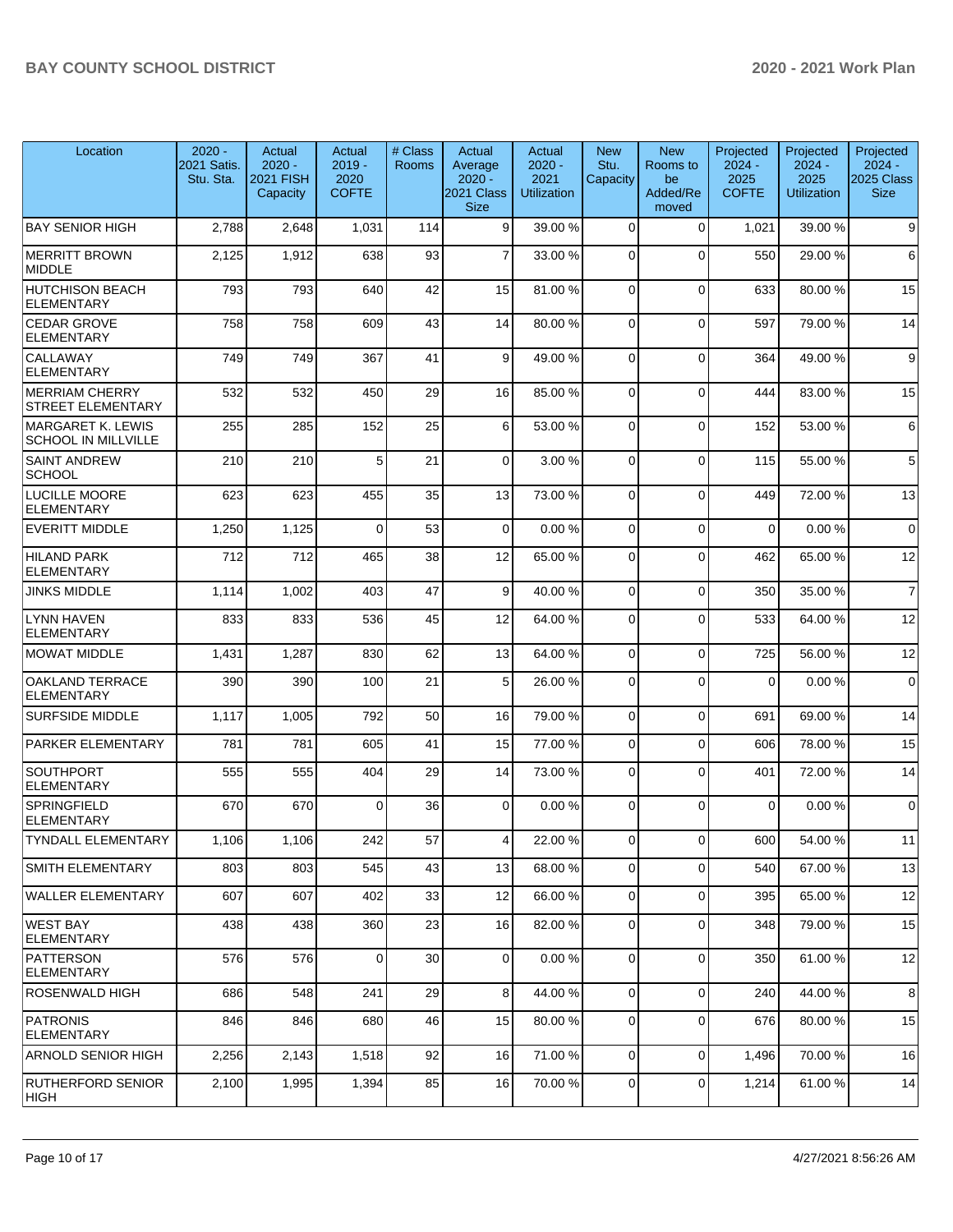| <b>NORTHSIDE</b><br><b>IELEMENTARY</b>                       | 693    | 693      | 524    | 38          | 14             | 76.00 % | 0        | $\Omega$ | 510      | 74.00 % | 13             |
|--------------------------------------------------------------|--------|----------|--------|-------------|----------------|---------|----------|----------|----------|---------|----------------|
| TOM P HANEY<br><b>VOCATIONAL-</b><br><b>TECHNICAL CENTER</b> | 700    | 840      | 25     | 39          |                | 3.00 %  | $\Omega$ | $\Omega$ | 25       | 3.00 %  | $\mathbf{1}$   |
| A CRAWFORD MOSLEY<br><b>SENIOR HIGH</b>                      | 2,149  | 2,041    | 1,760  | 88          | 20             | 86.00 % | $\Omega$ | $\Omega$ | 170      | 8.00 %  | $\overline{2}$ |
| IC C WASHINGTON<br> ACADEMY                                  | 260    | 234      |        | 11          | $\overline{0}$ | 0.00%   | $\Omega$ | $\Omega$ | $\Omega$ | 0.00%   | 0              |
| BOZEMAN LEARNING<br><b>CENTER</b>                            | 1,692  | 1,522    | 1,330  | 74          | 18             | 87.00 % | $\Omega$ | $\Omega$ | 1,298    | 85.00 % | 18             |
| <b>NEW HORIZONS</b><br>CENTER (OLD)                          | 0      | $\Omega$ |        | $\mathbf 0$ | $\Omega$       | 0.00%   | $\Omega$ | $\Omega$ | $\Omega$ | 0.00%   | $\mathbf 0$    |
| New Horizons Learning<br>Center (New)                        | 180    | 180      | 106    | 20          | 5 <sub>l</sub> | 59.00 % | $\Omega$ | $\Omega$ | 106      | 59.00 % | 5              |
| <b>BREAKFAST POINT</b><br><b>SCHOOL</b>                      | 1,721  | 1,548    | 1,145  | 81          | 14             | 74.00 % | $\Omega$ | $\Omega$ | 1,130    | 73.00 % | 14             |
| <b>DEER POINT</b><br><b>ELEMENTARY SCHOOL</b>                | 824    | 824      | 590    | 45          | 13             | 72.00 % | $\Omega$ | $\Omega$ | 580      | 70.00 % | 13             |
|                                                              | 35,323 | 33,814   | 19,342 | 1,699       | 11             | 57.20 % |          | 0        | 17,771   | 52.56 % | 10             |

The COFTE Projected Total (17,771) for 2024 - 2025 must match the Official Forecasted COFTE Total (17,771 ) for 2024 - 2025 before this section can be completed. In the event that the COFTE Projected Total does not match the Official forecasted COFTE, then the Balanced Projected COFTE Table should be used to balance COFTE.

| Projected COFTE for 2024 - 2025 |        |  | <b>Grade Level Type</b> | <b>Balanced Projected</b><br>COFTE for 2024 - 2025 |  |
|---------------------------------|--------|--|-------------------------|----------------------------------------------------|--|
| Elementary (PK-3)               | 5,870  |  |                         |                                                    |  |
| Middle (4-8)                    | 6,232  |  |                         |                                                    |  |
|                                 |        |  | Elementary (PK-3)       | 0                                                  |  |
| High (9-12)                     | 5,669  |  |                         |                                                    |  |
|                                 |        |  | Middle (4-8)            | $\overline{0}$                                     |  |
|                                 | 17,771 |  |                         |                                                    |  |
|                                 |        |  | High (9-12)             | 0                                                  |  |
|                                 |        |  |                         |                                                    |  |

## **Relocatable Replacement**

Number of relocatable classrooms clearly identified and scheduled for replacement in the school board adopted financially feasible 5-year district work program.

| .ocation                               | 2021<br>2020 | $-2022$<br>2021 | 2022 - 2023 | $2023 - 2024$ | 2024 - 2025 | Year 5 Total |
|----------------------------------------|--------------|-----------------|-------------|---------------|-------------|--------------|
| <b>Total Relocatable Replacements:</b> |              |                 |             |               |             |              |

## **Charter Schools Tracking**

Information regarding the use of charter schools.

| Location-Type                                | # Relocatable<br>units or<br>permanent<br><b>classrooms</b> | Owner             | IYear Started or I<br>Scheduled | <b>Student</b><br><b>Stations</b> | <b>Students</b><br>Enrolled | Years in<br>Contract | <b>Total Charter</b><br>Students<br>projected for<br>2024 - 2025 |
|----------------------------------------------|-------------------------------------------------------------|-------------------|---------------------------------|-----------------------------------|-----------------------------|----------------------|------------------------------------------------------------------|
| 'Panama City - Palm Bay<br>Elementary School |                                                             | 21 <b>PRIVATE</b> | 2008                            | 394                               | 303                         | 15 <sup>1</sup>      | 500                                                              |

**17,771**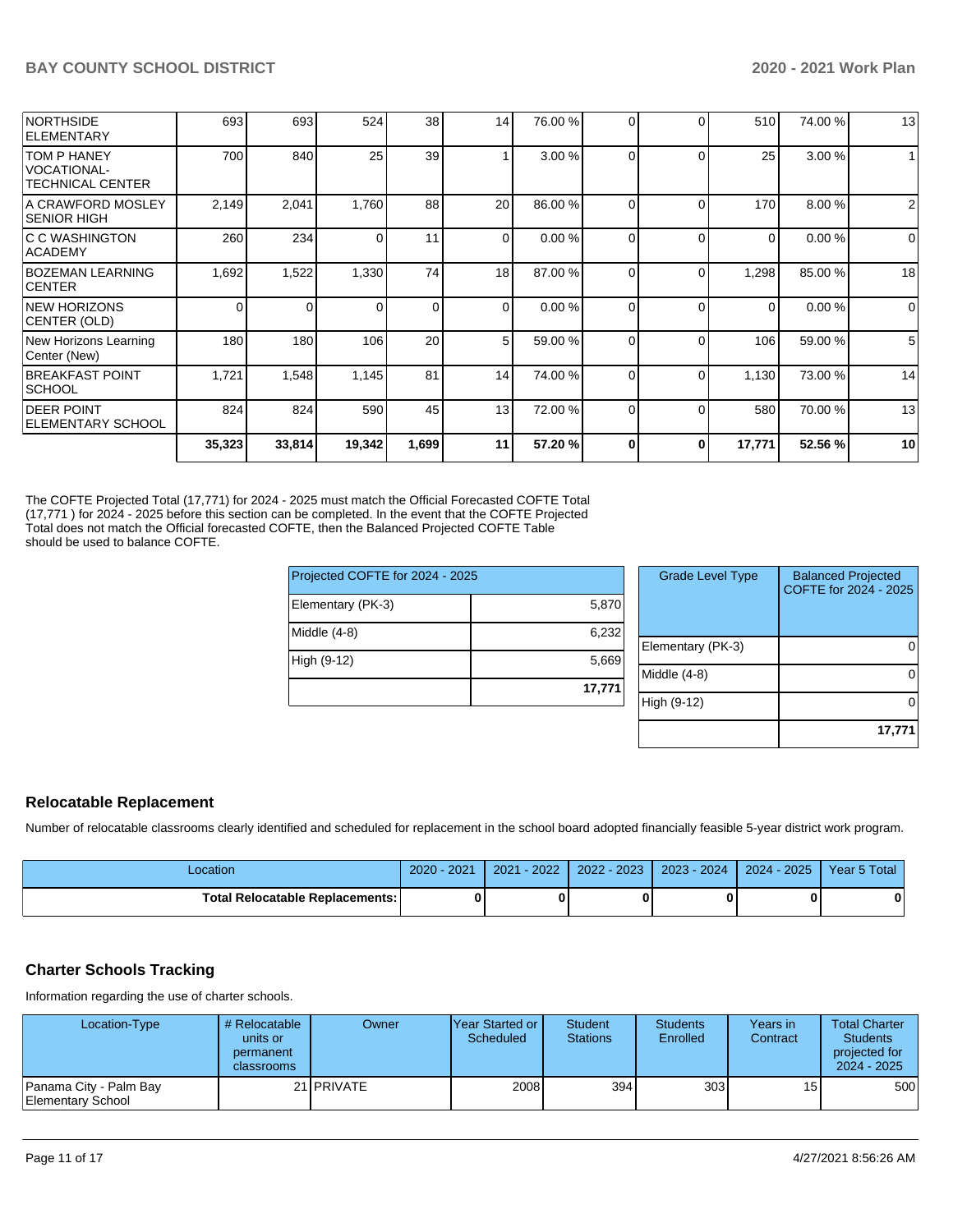| Panama City - Bay Haven<br>Charter Academy, K-8           |     | 67 PRIVATE       | 2001 | .257  | 1,257 | 15              | 1,260 |
|-----------------------------------------------------------|-----|------------------|------|-------|-------|-----------------|-------|
| Panama City - Post-secondary,<br>Chautauqua Learn & Serve |     | 7 PRIVATE        | 2005 | 120   | 50    | 15              | 50    |
| Panama City - Palm Bay Prep<br>Academy                    |     | 14 PRIVATE       | 2008 | 350   | 260   | 15 <sup>1</sup> | 500   |
| Panama City - K-12 North Bay<br>Haven                     |     | 115 PRIVATE      | 2010 | 2,071 | 2,071 | 15              | 2,121 |
| <b>University Academy</b>                                 |     | 37 PRIVATE       | 2012 | 772   | 570   |                 | 600   |
| Panama City - Rising Leaders<br>Academy                   |     | 22 PRIVATE       | 2012 | 462   | 220   | 5               | 350   |
| Central High School                                       |     | 5 <b>PRIVATE</b> | 2015 | 125   | 113   | 5               | 250   |
|                                                           | 288 |                  |      | 5,551 | 4,844 |                 | 5,631 |

## **Special Purpose Classrooms Tracking**

The number of classrooms that will be used for certain special purposes in the current year, by facility and type of classroom, that the district will, 1), not use for educational purposes, and 2), the co-teaching classrooms that are not open plan classrooms and will be used for educational purposes.

| School                               | School Type | $\parallel$ # of Elementary $\parallel$ # of Middle 4-8 $\parallel$ # of High 9-12<br><b>K-3 Classrooms</b> | <b>Classrooms</b> | <b>Classrooms</b> | # of $ESE$<br><b>Classrooms</b> | # of Combo<br><b>Classrooms</b> | Total<br><b>Classrooms</b> |
|--------------------------------------|-------------|-------------------------------------------------------------------------------------------------------------|-------------------|-------------------|---------------------------------|---------------------------------|----------------------------|
| <b>Total Educational Classrooms:</b> |             |                                                                                                             |                   |                   | 0                               |                                 |                            |

| School                               |  | School Type $\left  \frac{1}{2}$ of Elementary $\left  \frac{1}{2}$ of Middle 4-8 $\right $ # of High 9-12<br><b>K-3 Classrooms I</b> | <b>Classrooms</b> | <b>Classrooms</b> | $#$ of $ESE$<br><b>Classrooms</b> | # of Combo<br><b>Classrooms</b> | Total<br><b>Classrooms</b> |
|--------------------------------------|--|---------------------------------------------------------------------------------------------------------------------------------------|-------------------|-------------------|-----------------------------------|---------------------------------|----------------------------|
| <b>Total Co-Teaching Classrooms:</b> |  |                                                                                                                                       |                   |                   |                                   | 0                               | 01                         |

#### **Infrastructure Tracking**

**Necessary offsite infrastructure requirements resulting from expansions or new schools. This section should include infrastructure information related to capacity project schedules and other project schedules (Section 4).** 

Not Specified

**Proposed location of planned facilities, whether those locations are consistent with the comprehensive plans of all affected local governments, and recommendations for infrastructure and other improvements to land adjacent to existing facilities. Provisions of 1013.33(12), (13) and (14) and 1013.36** must be addressed for new facilities planned within the 1st three years of the plan (Section 5).

Not Specified

**Consistent with Comp Plan?** No

#### **Net New Classrooms**

The number of classrooms, by grade level and type of construction, that were added during the last fiscal year.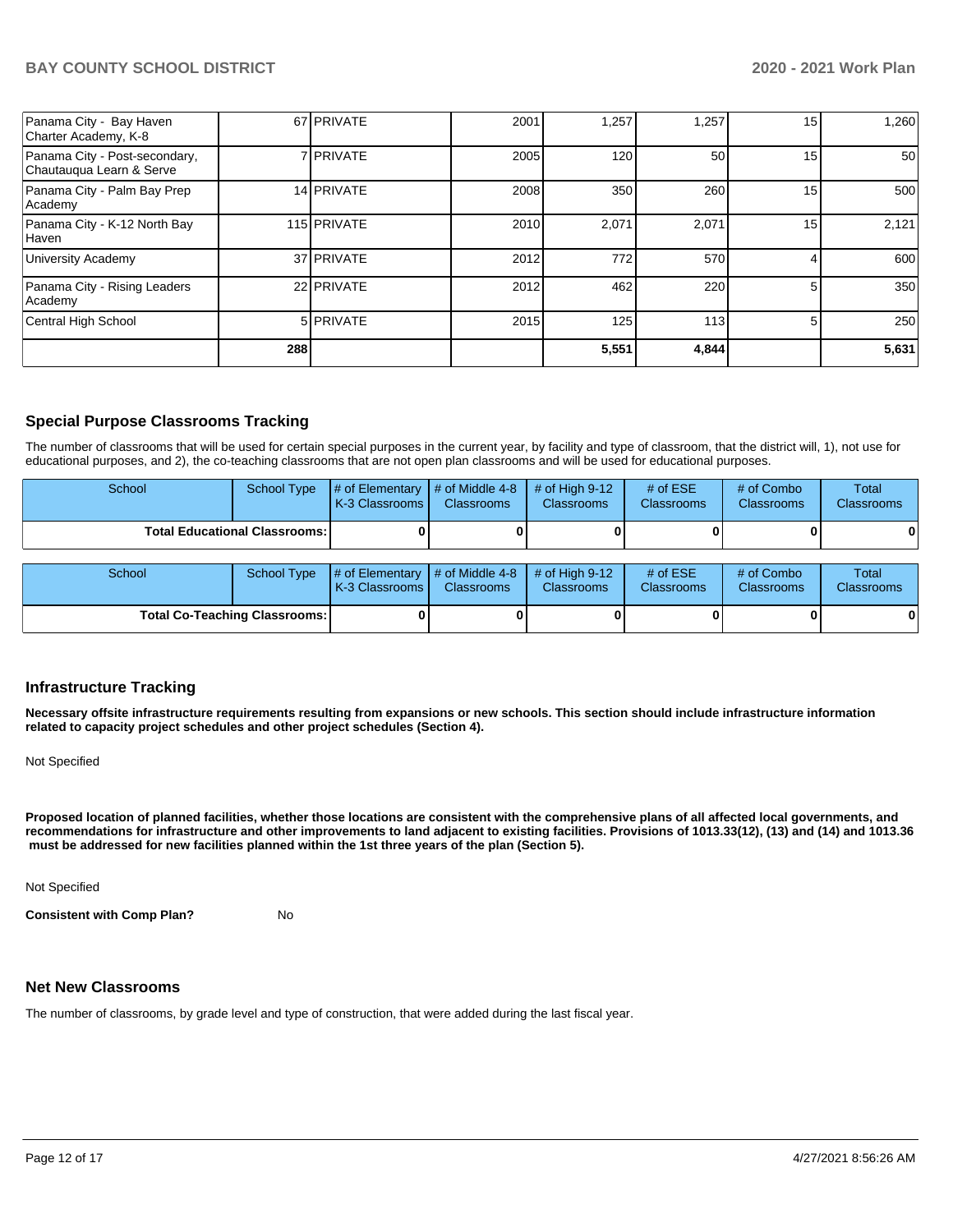| List the net new classrooms added in the 2019 - 2020 fiscal year.                                                                                       | year.                        |                            | List the net new classrooms to be added in the 2020 - 2021 fiscal |                        |                                                                        |                            |                                |                      |
|---------------------------------------------------------------------------------------------------------------------------------------------------------|------------------------------|----------------------------|-------------------------------------------------------------------|------------------------|------------------------------------------------------------------------|----------------------------|--------------------------------|----------------------|
| "Classrooms" is defined as capacity carrying classrooms that are added to increase<br>capacity to enable the district to meet the Class Size Amendment. |                              |                            |                                                                   |                        | Totals for fiscal year 2020 - 2021 should match totals in Section 15A. |                            |                                |                      |
| Location                                                                                                                                                | $2019 - 2020$ #<br>Permanent | $2019 - 2020$ #<br>Modular | 2019 - 2020 #<br>Relocatable                                      | $2019 - 2020$<br>Total | $2020 - 2021$ #<br>Permanent                                           | $2020 - 2021$ #<br>Modular | $2020 - 2021$ #<br>Relocatable | 2020 - 2021<br>Total |
| Elementary (PK-3)                                                                                                                                       |                              |                            |                                                                   |                        |                                                                        |                            |                                |                      |
| Middle (4-8)                                                                                                                                            |                              |                            |                                                                   |                        |                                                                        |                            |                                |                      |
| High (9-12)                                                                                                                                             |                              |                            |                                                                   |                        |                                                                        |                            |                                | ΩI                   |
|                                                                                                                                                         |                              |                            |                                                                   |                        |                                                                        |                            |                                |                      |

#### **Relocatable Student Stations**

Number of students that will be educated in relocatable units, by school, in the current year, and the projected number of students for each of the years in the workplan.

| <b>Site</b>                           | 2020 - 2021 | 2021 - 2022 | 2022 - 2023 | 2023 - 2024 | 2024 - 2025 | 5 Year Average |
|---------------------------------------|-------------|-------------|-------------|-------------|-------------|----------------|
| MARGARET K. LEWIS SCHOOL IN MILLVILLE | 0           | 0           | $\Omega$    | 0           | 0           | $\mathbf 0$    |
| OAKLAND TERRACE ELEMENTARY            | 0           | 0           | $\Omega$    | 0           |             | $\mathbf 0$    |
| <b>SURFSIDE MIDDLE</b>                | O           | 0           | $\Omega$    | $\Omega$    | $\Omega$    | $\mathbf 0$    |
| <b>PARKER ELEMENTARY</b>              | 36          | 0           | $\Omega$    | 0           | 0           | $\overline{7}$ |
| SOUTHPORT ELEMENTARY                  | 0           | 0           | $\Omega$    | $\Omega$    | 0           | $\pmb{0}$      |
| SPRINGFIELD ELEMENTARY                | 0           | 0           | $\Omega$    | $\Omega$    | $\Omega$    | $\mathbf 0$    |
| <b>PATRONIS ELEMENTARY</b>            | 0           | 0           | $\Omega$    | $\Omega$    | 0           | $\mathbf 0$    |
| <b>ARNOLD SENIOR HIGH</b>             |             | 0           | $\Omega$    | 0           | 0           | $\mathbf 0$    |
| <b>BOZEMAN LEARNING CENTER</b>        | 0           | 0           | $\Omega$    | $\Omega$    | 0           | $\pmb{0}$      |
| NEW HORIZONS CENTER (OLD)             | 0           | 0           | $\Omega$    | $\Omega$    | $\Omega$    | $\mathbf 0$    |
| MERRIAM CHERRY STREET ELEMENTARY      | 0           | 0           | $\Omega$    | $\Omega$    | 0           | $\mathbf 0$    |
| <b>LUCILLE MOORE ELEMENTARY</b>       | 0           | 0           | $\Omega$    | 0           | 0           | $\mathbf 0$    |
| EVERITT MIDDLE                        | 0           | 0           | $\Omega$    | 0           | 0           | $\pmb{0}$      |
| HILAND PARK ELEMENTARY                | 0           | 0           | $\Omega$    | $\Omega$    | $\Omega$    | $\mathbf 0$    |
| <b>JINKS MIDDLE</b>                   | 0           | 0           | 0           | 0           | 0           | $\mathbf 0$    |
| LYNN HAVEN ELEMENTARY                 | $\Omega$    | 0           | $\Omega$    | $\Omega$    | 0           | $\mathbf 0$    |
| <b>BAY SENIOR HIGH</b>                | 0           | 0           | $\Omega$    | 0           | $\Omega$    | $\mathbf 0$    |
| MERRITT BROWN MIDDLE                  | 0           | 0           | $\Omega$    | 0           | $\Omega$    | $\mathbf 0$    |
| HUTCHISON BEACH ELEMENTARY            | 0           | 0           | $\Omega$    | 0           | $\Omega$    | $\mathbf 0$    |
| CEDAR GROVE ELEMENTARY                | 0           | 0           | $\Omega$    | $\Omega$    | 0           | $\mathbf 0$    |
| CALLAWAY ELEMENTARY                   |             | 0           | $\Omega$    | $\Omega$    | $\Omega$    | $\mathbf 0$    |
| A CRAWFORD MOSLEY SENIOR HIGH         | 0           | 0           | $\Omega$    | 0           | $\Omega$    | $\mathbf 0$    |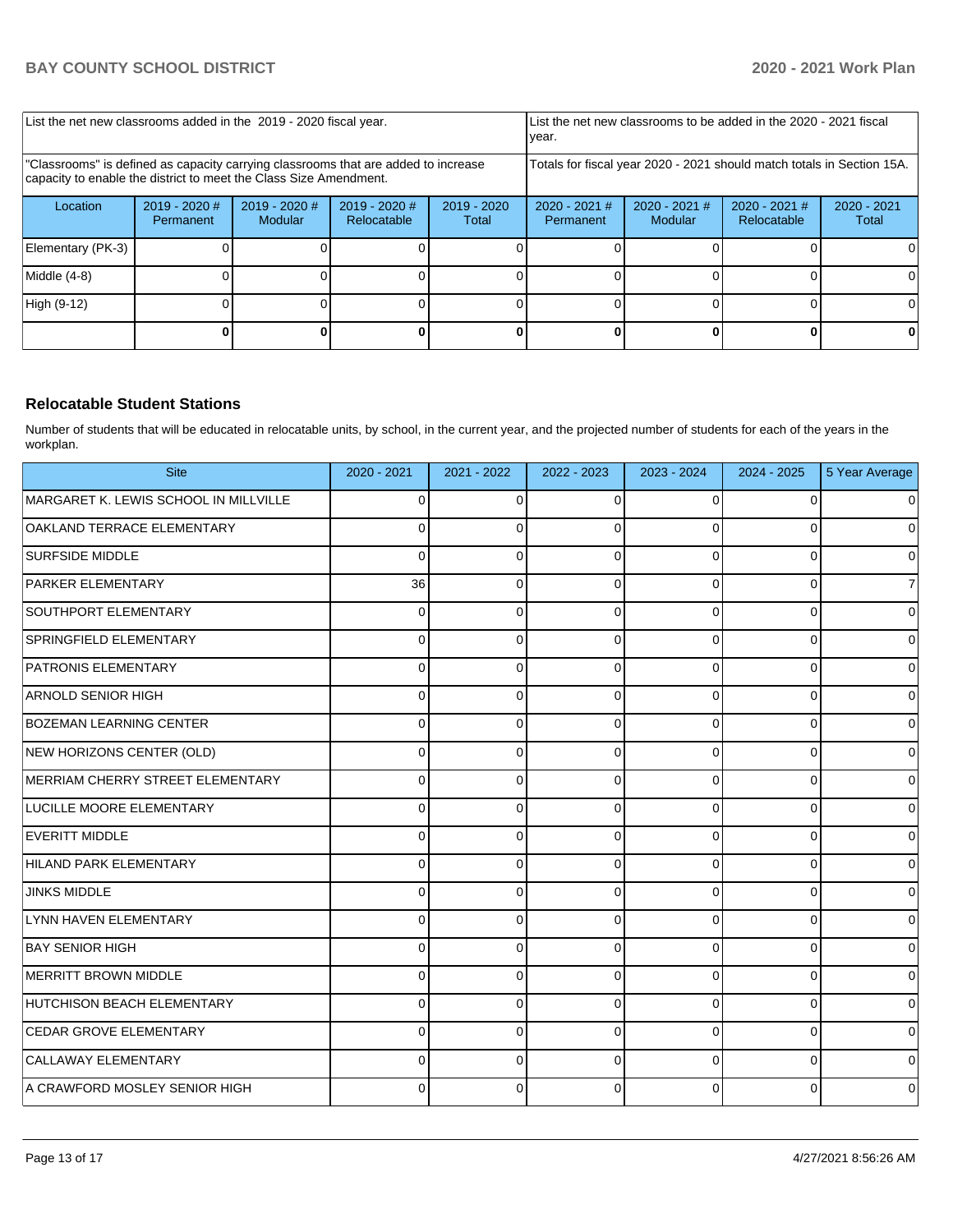| <b>TYNDALL ELEMENTARY</b>               | $\Omega$     | 0        |          | $\Omega$ | 0              | $\overline{0}$ |
|-----------------------------------------|--------------|----------|----------|----------|----------------|----------------|
| SMITH ELEMENTARY                        | 0            | $\Omega$ | ∩        | $\Omega$ | $\Omega$       | $\Omega$       |
| <b>ROSENWALD HIGH</b>                   | 0            | 0        | $\Omega$ | $\Omega$ | 0              | $\overline{0}$ |
| MOWAT MIDDLE                            | <sup>0</sup> | $\Omega$ | ∩        | 0        | $\Omega$       | $\overline{0}$ |
| <b>RUTHERFORD SENIOR HIGH</b>           | $\Omega$     | 0        | $\Omega$ | $\Omega$ | $\Omega$       | $\overline{0}$ |
| NORTHSIDE ELEMENTARY                    | U            | 0        | C        | 0        | $\Omega$       | $\overline{0}$ |
| TOM P HANEY VOCATIONAL-TECHNICAL CENTER | $\Omega$     | 0        | $\Omega$ | $\Omega$ | $\Omega$       | $\overline{0}$ |
| SAINT ANDREW SCHOOL                     | U            | 0        | C        | $\Omega$ | 0              | $\Omega$       |
| <b>WALLER ELEMENTARY</b>                | $\Omega$     | 0        | $\Omega$ | $\Omega$ | $\Omega$       | $\overline{0}$ |
| <b>WEST BAY ELEMENTARY</b>              | U            | U        | C        | $\Omega$ | 0              | $\Omega$       |
| <b>PATTERSON ELEMENTARY</b>             | $\Omega$     | 0        | $\Omega$ | $\Omega$ | $\Omega$       | $\overline{0}$ |
| New Horizons Learning Center (New)      | U            | U        |          | $\Omega$ | 0              | $\Omega$       |
| <b>BREAKFAST POINT SCHOOL</b>           | $\Omega$     | 0        | $\Omega$ | $\Omega$ | $\overline{0}$ | $\overline{0}$ |
| <b>DEER POINT ELEMENTARY SCHOOL</b>     | ∩            | U        |          | $\Omega$ | $\Omega$       | $\overline{0}$ |
| C C WASHINGTON ACADEMY                  |              | 0        |          | 0        | 0              | $\overline{0}$ |

| Totals for BAY COUNTY SCHOOL DISTRICT             |         |        |        |        |        |        |
|---------------------------------------------------|---------|--------|--------|--------|--------|--------|
| Total students in relocatables by year.           | 36      |        |        |        |        |        |
| Total number of COFTE students projected by year. | 19.0721 | 18,897 | 18,610 | 18,321 | 17,771 | 18.534 |
| Percent in relocatables by year.                  | 0%      | 0%     | 0 % I  | 0%     | 0%     | $0\%$  |

## **Leased Facilities Tracking**

Exising leased facilities and plans for the acquisition of leased facilities, including the number of classrooms and student stations, as reported in the educational plant survey, that are planned in that location at the end of the five year workplan.

| Location                       | # of Leased<br>Classrooms 2020 -<br>2021 | <b>FISH Student</b><br><b>Stations</b> | Owner            | # of Leased<br>Classrooms 2024 -<br>2025 | <b>FISH Student</b><br><b>Stations</b> |
|--------------------------------|------------------------------------------|----------------------------------------|------------------|------------------------------------------|----------------------------------------|
| <b>TYNDALL ELEMENTARY</b>      |                                          |                                        | 0 Mobile Modular | 14                                       | 308                                    |
| <b>ICEDAR GROVE ELEMENTARY</b> |                                          |                                        | 0 Mobile Modular | 6                                        | 132                                    |
| IMOWAT MIDDLE                  |                                          |                                        | 0 Mobile Modular | 8                                        | 176                                    |
| RUTHERFORD SENIOR HIGH         |                                          |                                        | 0 Mobile Modular |                                          | 66                                     |
|                                |                                          |                                        |                  | 31                                       | 682                                    |

# **Failed Standard Relocatable Tracking**

Relocatable units currently reported by school, from FISH, and the number of relocatable units identified as 'Failed Standards'.

Nothing reported for this section.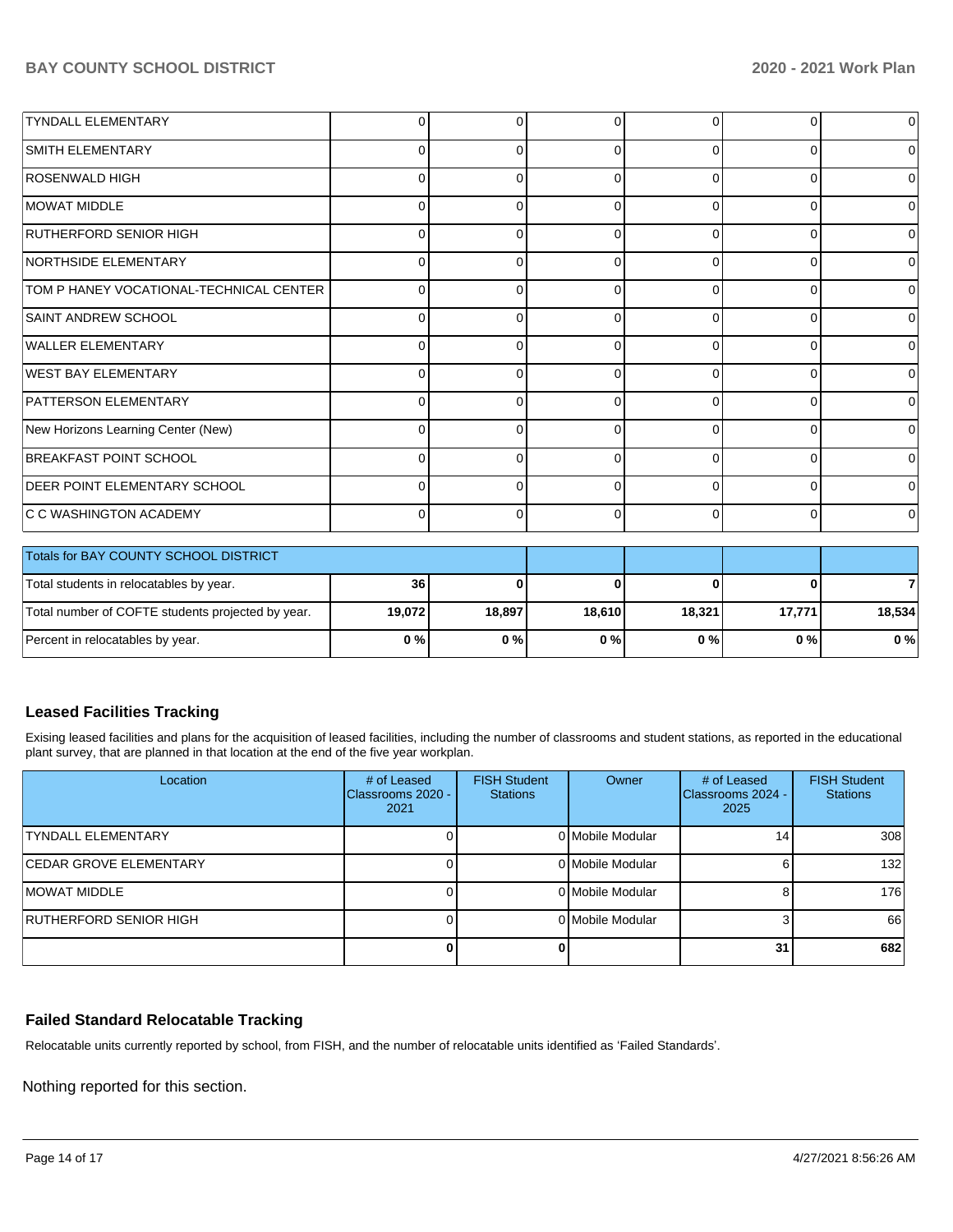# **Planning**

#### **Class Size Reduction Planning**

**Plans approved by the school board that reduce the need for permanent student stations such as acceptable school capacity levels, redistricting, busing, year-round schools, charter schools, magnet schools, public-private partnerships, multitrack scheduling, grade level organization, block scheduling, or other alternatives.**

Due to Hurricane Michael, the District will be rebuilding both buildings and enrollment for at least the next four years.

#### **School Closure Planning**

**Plans for the closure of any school, including plans for disposition of the facility or usage of facility space, and anticipated revenues.** 

The Bay District School Board had to temporarily close 2 elementary schools and repurpose one due to declining enrollment after Hurricane Michael. The reopening of these schools will be dependent upon the return of students as housing opportunities develop.

# **Long Range Planning**

#### **Ten-Year Maintenance**

District projects and locations regarding the projected need for major renovation, repair, and maintenance projects within the district in years 6-10 beyond the projects plans detailed in the five years covered by the work plan.

Nothing reported for this section.

#### **Ten-Year Capacity**

Schedule of capital outlay projects projected to ensure the availability of satisfactory student stations for the projected student enrollment in K-12 programs for the future 5 years beyond the 5-year district facilities work program.

Nothing reported for this section.

#### **Ten-Year Planned Utilization**

Schedule of planned capital outlay projects identifying the standard grade groupings, capacities, and planned utilization rates of future educational facilities of the district for both permanent and relocatable facilities.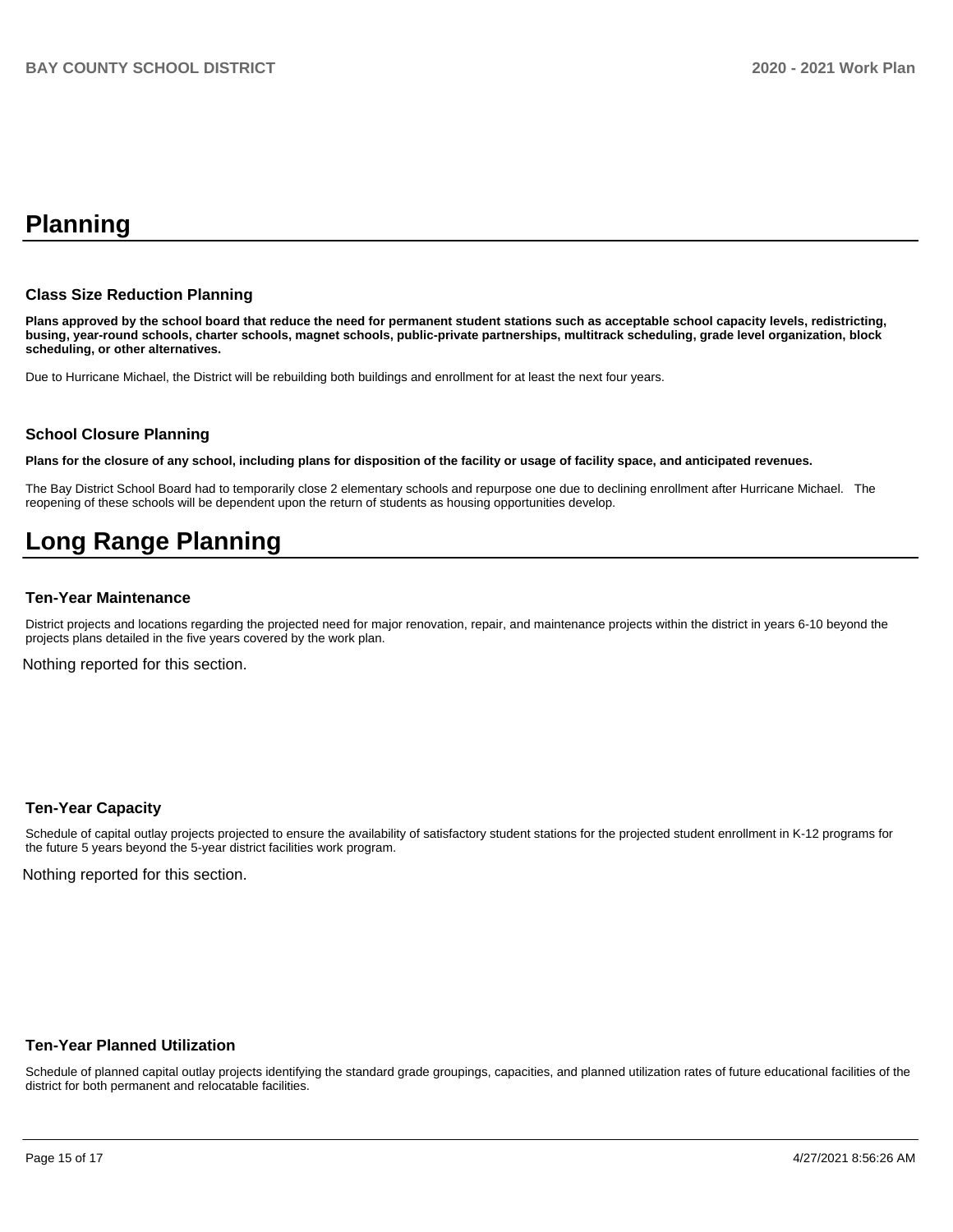| <b>Grade Level Projections</b>  | <b>FISH</b><br><b>Student</b><br><b>Stations</b> | <b>Actual 2019 -</b><br><b>2020 FISH</b><br>Capacity | Actual<br>$2019 -$<br>2020<br><b>COFTE</b> | Actual 2019 - 2020<br><b>Utilization</b> | Actual 2020 - 2021 / 2029 - 2030 new<br>Student Capacity to be added/removed | Projected 2029<br>2030 COFTE | Projected 2029 -<br>2030 Utilization |
|---------------------------------|--------------------------------------------------|------------------------------------------------------|--------------------------------------------|------------------------------------------|------------------------------------------------------------------------------|------------------------------|--------------------------------------|
| Elementary - District<br>Totals | 13,289                                           | 13,289                                               | 7,973.23                                   | 60.00 %                                  |                                                                              | 8,813                        | 66.32 %                              |
| Middle - District Totals        | 10.710                                           | 9,635                                                | 5,136.89                                   | 53.32 %                                  |                                                                              | 3.722                        | 38.63 %                              |
| High - District Totals          | 9.979                                            | 9.375                                                | 5,943.80                                   | 63.40 %                                  |                                                                              | 5.081                        | 54.20 %                              |
| Other - ESE, etc                | 1.859                                            | 1.485                                                | 287.78                                     | 19.39 %                                  |                                                                              |                              | 0.00 %                               |
|                                 | 35,837                                           | 33,784                                               | 19.341.70                                  | 57.25 %                                  | 0                                                                            | 17,616                       | 52.14 %                              |

**Combination schools are included with the middle schools for student stations, capacity, COFTE and utilization purposes because these facilities all have a 90% utilization factor. Use this space to explain or define the grade groupings for combination schools.** 

No comments to report.

#### **Ten-Year Infrastructure Planning**

**Proposed Location of Planned New, Remodeled, or New Additions to Facilities in 06 thru 10 out years (Section 28).**

Nothing reported for this section.

Plans for closure of any school, including plans for disposition of the facility or usage of facility space, and anticipated revenues in the 06 thru 10 out **years (Section 29).**

Nothing reported for this section.

#### **Twenty-Year Maintenance**

District projects and locations regarding the projected need for major renovation, repair, and maintenance projects within the district in years 11-20 beyond the projects plans detailed in the five years covered by the work plan.

Nothing reported for this section.

#### **Twenty-Year Capacity**

Schedule of capital outlay projects projected to ensure the availability of satisfactory student stations for the projected student enrollment in K-12 programs for the future 11-20 years beyond the 5-year district facilities work program.

Nothing reported for this section.